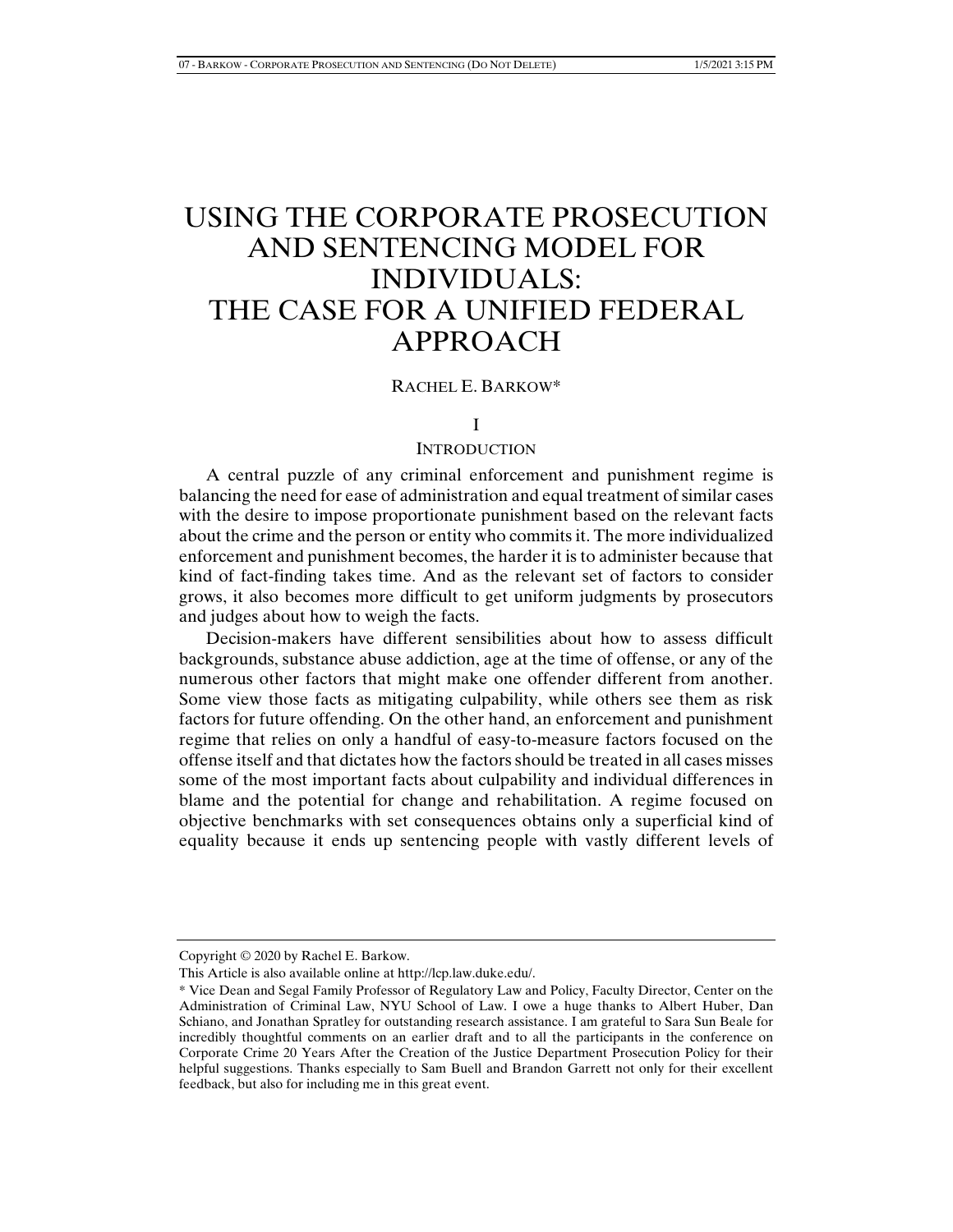culpability to the same punishment by ignoring many of the things that matter most $1$ 

In the federal system, there is a marked difference in how this balance is struck depending on whether the defendant is an individual or an entity. When it comes to individuals, the Department of Justice (DOJ) and the United States Sentencing Commission (the Commission) strike this balance largely in favor of administrability concerns and controlling the discretion of decision-makers, emphasizing objective factors that are easily defined and applied. While they have oscillated somewhat over time in terms of how strongly they have stated the principle, since the 1980s the emphasis has been on controlling discretion. DOJ charging memos in cases involving individuals have for decades instructed prosecutors to charge the most serious readily provable offense regardless of individual circumstances. Thus, prosecutors are to find the most serious code provisions to match the facts, thus pursuing the goal of uniformity in the direction of severity. To the extent there is flexibility, it is largely for those who cooperate with the government and offer substantial assistance to prosecutors in bringing cases against others. Otherwise, the working presumption is offenses should be assessed based on the harms they cause, and the most serious charge available should be pursued.

The Sentencing Guidelines (the Guidelines) likewise place an emphasis on those factors that leave little wiggle room in how they are defined or applied to particular cases. In drug cases, for example, the emphasis is on the quantity and type of drugs involved as opposed to focusing on why someone sells drugs or their role in a larger drug selling enterprise. In fraud cases, as another illustration, the focus is on the amount of loss caused by the fraud, not the motive for the fraud or the mens rea the defendant had with respect to that loss. In cases involving multiple perpetrators of a crime, a defendant's sentence can be increased based on the reasonably foreseeable actions of other people with whom the defendant associated to commit crime, even if the defendant never contemplated that the other people would engage in those actions.2 The inquiry in these multiple offender cases is objective and does not require an analysis of the defendant's subjective intent. The Guidelines emphasize easily counted and measured facts as an attempt to get judges on the same page in how they sentence defendants. While this approach may create uniformity among judges in terms of how they decide cases, this does not necessarily involve equal treatment of similar cases because it ignores relevant facts about culpability. Defendants who knowingly cause harm are lumped in with those who do not even contemplate it.

The federal government's approach to individual criminal prosecutions contrasts sharply with the federal government's treatment of corporate entities in criminal cases. While prosecutors and the Commission have identified some key factors to dictate how a company will be charged and sentenced—most

 <sup>1.</sup> *See generally* Stephen J. Schulhofer, *Assessing the Federal Sentencing Process: The Problem Is Uniformity, Not Disparity*, 29 AM. CRIM. L. REV. 833 (1992).

 <sup>2.</sup> U.S. SENT'G GUIDELINES MANUAL § 1B1.3 (U.S. SENT'G COMM'N 2018).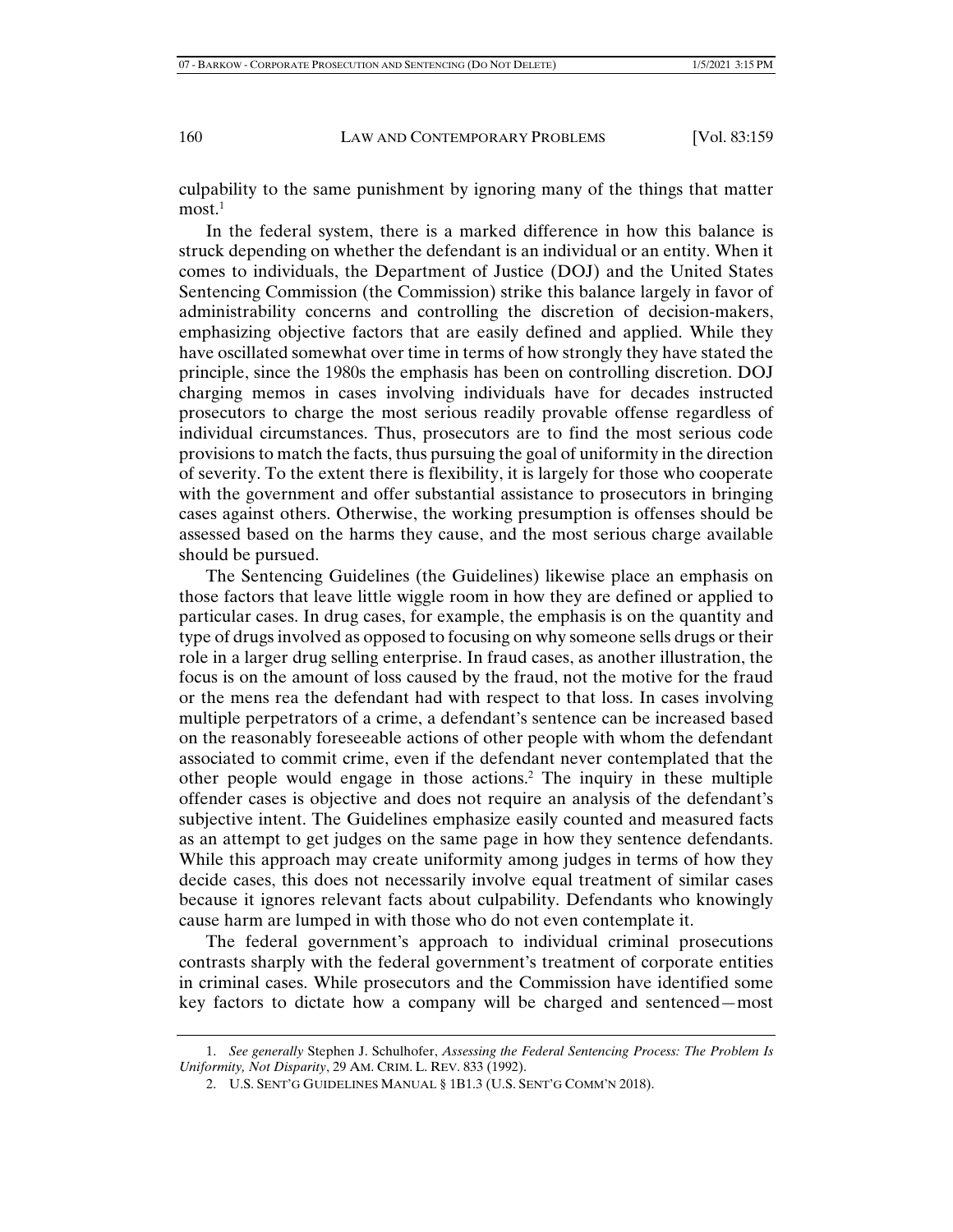notably, whether a company has a compliance program—for the most part, both the DOJ and the Commission have taken a far more individualized approach to corporate charging and sentencing. There is a focused concern on culpability and proportionality. And whereas the DOJ and the Commission have largely taken the view that more severe sentences are to be preferred in individual cases, they

have recognized the costs of severity in the corporate realm, emphasizing the collateral consequences of punishment on others and the need to pursue alternatives other than criminal prosecutions to achieve better outcomes in terms of public safety and overall benefits.

This Article will explore the different approaches the DOJ and the Commission have taken to individual and corporate defendants and explain why aspects of the corporate model should apply to individual cases as well.<sup>3</sup> Part II will describe the key attributes of the modern federal model for individuals. Its emphasis is on controlling the discretion of line prosecutors and judges and shows a marked preference for severity. Part III will explain how the approach to corporate criminal law enforcement emphasizes individual assessment, balancing the costs of punishment with its benefits, and considering other sanctions in making charging and sentencing decisions. Part IV will consider why corporate and individual cases have taken such divergent paths and explore some of the lessons corporate practice offers for individual cases. Part V concludes by advocating for the corporate charging and sentencing framework to be used as a model in individual cases. There is no reason to maintain a policy that sees the value in saving and recognizing the worth of companies, but ignores the value in saving and recognizing the worth of individuals.

 <sup>3.</sup> My conclusion that the federal approach to individual liability should look more like the approach to entity liability shares some themes in common with Darryl K. Brown's terrific article comparing white-collar crime to street crime. Darryl K. Brown, *Street Crime, Corporate Crime, and the Contingency of Criminal Liability*, 149 U. PA. L. REV. 1295 (2001). While Brown sees a sharp divide between white collar crime and street crime—perhaps because he is considering nationwide trends and approaches in the abstract without focusing on a particular jurisdiction—I do not see a similar cleavage at the federal level if one looks only at cases involving individuals. White collar crimes are punished harshly in the federal system. COURTNEY SEMISCH, U.S. SENT'G COMM'N, WHAT DOES FEDERAL ECONOMIC CRIME REALLY LOOK LIKE? 2–3, fig.1 (2019) (reporting that people charged with economic crimes account for 10% of the federal prison population and that sentences for securities and investment fraud average 52 months). The Guidelines do not focus on culpability differences in white collar cases any more than they do in drug or violent crime cases, and the trend in all of them is away from individualization and toward severity. *See infra* Part II. Likewise, DOJ charging memos apply to whitecollar cases as all others, so the distinction does not exist there, either. Some of the themes Brown observes about white-collar cases in general, however, do apply at the federal level to cases involving corporate entities. For example, Brown notes there is a greater focus on alternatives to criminal enforcement and the effect on third parties and other social costs in white-collar cases, Brown, *supra*, at 1312, 1333, and federal entity liability similarly focuses to a greater extent on those factors. I agree with Brown that these factors are just as relevant to all criminal cases, and thus should be playing a much larger role across the range of criminal cases, as I explain in Part V.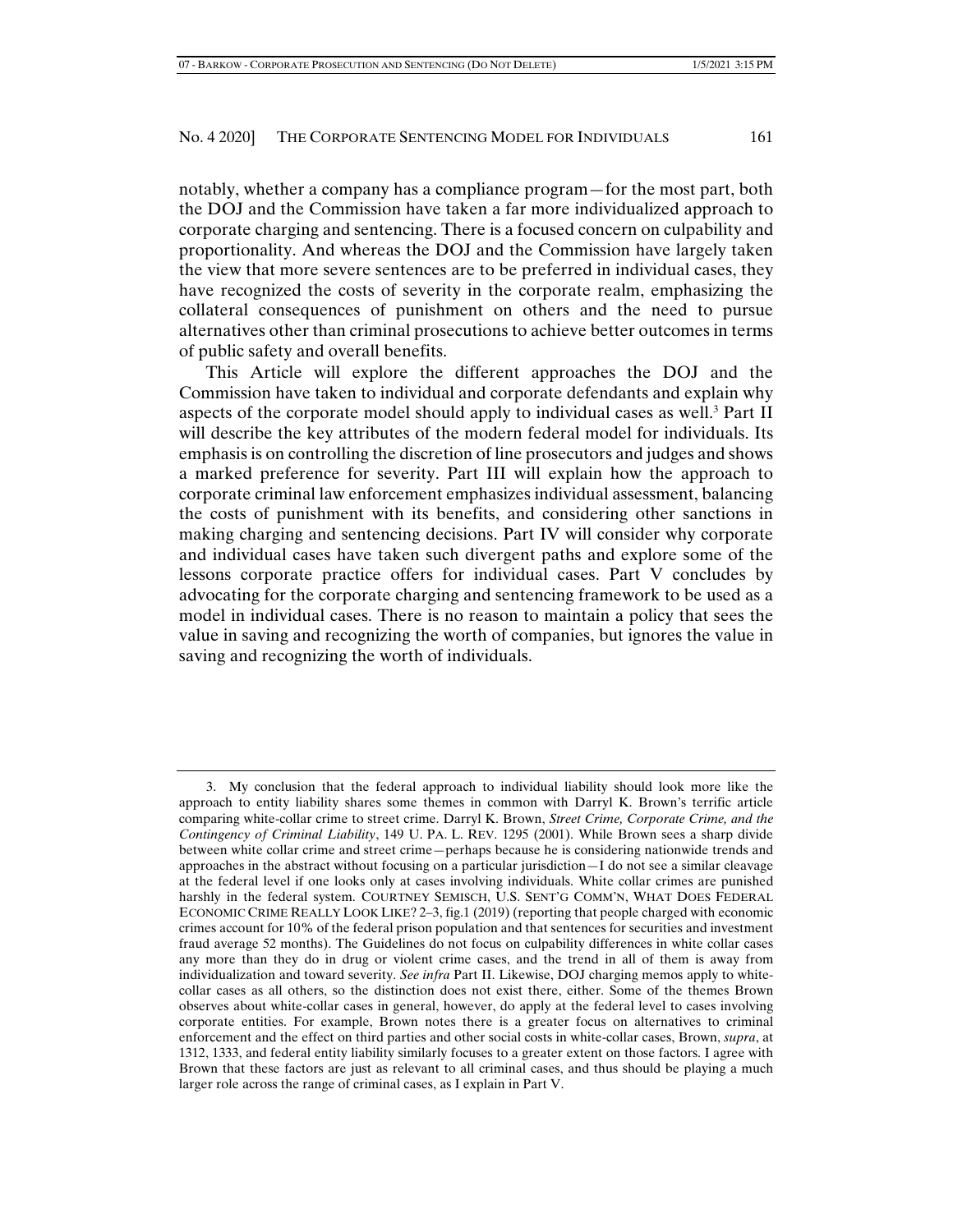#### II

## CHARGING AND SENTENCING INDIVIDUALS

Before 1987, the federal approach to prosecution and punishment was highly individualized and "almost entirely unregulated."4 The federal approach followed an indeterminate sentencing model, where judges had wide discretion to choose a sentencing range with almost no oversight, and then parole officials had a similarly wide berth in assessing the ultimate release date for individuals serving sentences of incarceration.<sup>5</sup> Rehabilitation largely motivated this approach, as judges and parole officers needed the flexibility both to determine the right sentence based on the rehabilitative needs of the particular defendant and to assess the defendant over time to see if he or she was ready for release.

This approach to punishment came under attack in the 1980s from both the left and the right sides of the political spectrum. The right saw the approach as unduly lenient and insufficiently focused on public safety objectives, and the left saw too much disparity from the exercise of discretion by the relevant actors.<sup>6</sup> Both sides converged on two central ideas: rehabilitation should no longer be the motivating objective of sentencing, and discretion needed to be cabined.<sup>7</sup>

In 1984, these ideas led to the passage of the Sentencing Reform Act.<sup>8</sup> As part of this Act, Congress created the Commission,<sup>9</sup> and charged it with promulgating mandatory guidelines to limit the discretion of judges and curb unwarranted disparities in sentencing.10 At the same time, the Commission was told to create guidelines that would "maintain[] sufficient flexibility to permit individualized sentences when warranted."11 Parole was abolished, and the Commission was required to "insure that the guidelines reflect[ed] the inappropriateness of imposing a sentence to a term of imprisonment for the purpose of rehabilitating the defendant."12 Congress also placed limits on how wide sentencing ranges could be in the Guidelines.<sup>13</sup>

- 7. Newton & Sidhu, *supra* note 4, at 1183–85.
- 8. 28 U.S.C. § 991 et seq. (2018).
- 9. *Id.* § 991(a).
- 10. *Id.* § 991(b)(1)(B).
- 11. *Id.*
- 12. *Id.* § 994(k).
- 13. *Id.* § 994(b)(2).

 <sup>4.</sup> Brent E. Newton & Dawinder S. Sidhu, *The History of the Original United States Sentencing Commission 1985–1987*, 45 HOFSTRA L. REV. 1167, 1169 (2017).

 <sup>5. &</sup>quot;[M]ost federal prisoners became eligible to be paroled after they had served one-third of the prison sentence" and then it was up to the parole board to decide if the person had been sufficiently rehabilitated. *Id.* at 1171. Congress directed the Parole Commission to create parole guidelines in 1976, and in about eighty percent of the cases, the Parole Commission followed those guidelines in making release determinations. *Id.* at 1171–72.

 <sup>6.</sup> *See* MARVIN E. FRANKEL, CRIMINAL SENTENCES: LAW WITHOUT ORDER 7–8, 17–25 (1973) (describing variation among judges); ANTHONY PARTRIDGE & WILLIAM B. ELDRIDGE, FED. JUDICIAL CTR,THE SECOND CIRCUIT SENTENCING STUDY: A REPORT TO THE JUDGES OF THE SECOND CIRCUIT 5 (1974) (describing a similar disparity among the Second Circuit); Newton & Sidhu, *supra* note 4, at 1178–81 (describing the concerns with disparities and undue leniency as key motivators for legislators seeking to reform federal sentencing).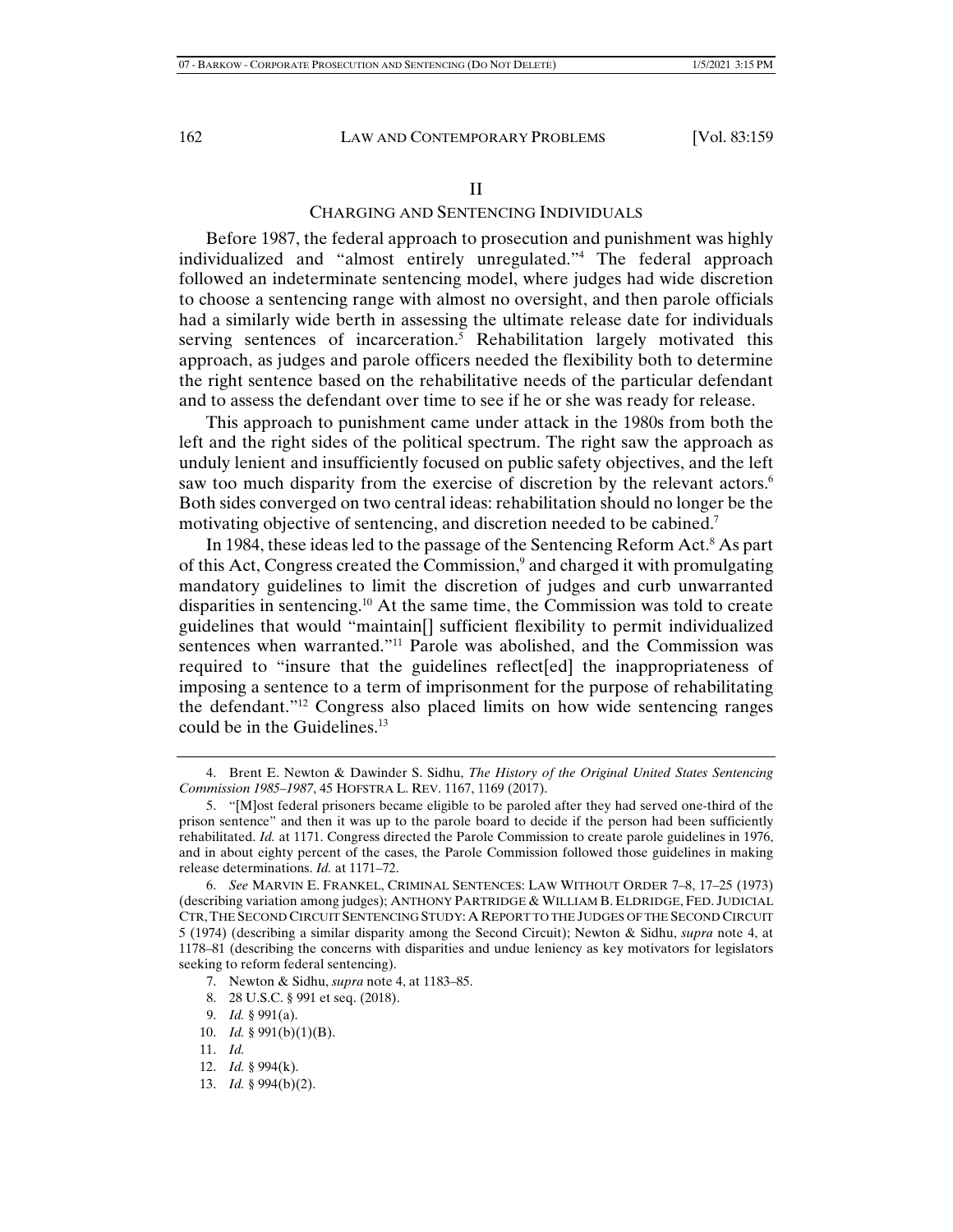Although Congress vested authority in the Commission to create new guidelines, it did not bother waiting for the Commission's analysis to take actions of its own. It passed a series of harsh mandatory minimum drug penalties driven by the type of drug and its quantity. It also created a harsh regime for individuals with previous drug offenses or violent felonies.<sup>14</sup>

The Commission was attuned to the tough-on-crime political environment of the moment when it first created the Guidelines. Initially, the Commission could not agree on an overarching philosophy of punishment. It was starkly divided between a just deserts faction led by Commissioner Paul H. Robinson, which emphasized culpability and retribution, and a more utilitarian crime control wing headed by Commissioners Michael K. Block and Ilene H. Nagel.<sup>15</sup> At the first meeting, one of the commissioners reported that the two sides bickered about their ideological differences, with "Commissioner Robinson observ[ing] that the Department is called 'Department of Justice,' not the 'Department of Maximizing Social Utility,' to which Commissioner Block responded that the [Sentencing Reform Act] is part of the Comprehensive Crime Control Act, not the 'Comprehensive Justice and Fairness Act.'"16 Without an underlying philosophy to guide it, the Commission set out to please its tough-on-crime political overseers as its central goal. It addressed Congress's concern with disparity by ultimately creating Guidelines that emphasized objective factors that would leave little room for judicial disagreement in their application or meaning. At the urging of the DOJ, the Commission also declined a model that would give judges leeway in deciding how much of an increase should follow if a particular fact was found by the judge. $17$ 

To further cabin differential treatment by judges, the Commission largely rejected a focus on characteristics unique to the offender and instead emphasized characteristics of the offense as the key facts that would increase or decrease a sentence.<sup>18</sup> Although mens rea was critical to criminal liability at the common law and in every criminal code adopted in the United States, the Guidelines do not focus on mens rea. Rather, the Guidelines model is one focused on the harms caused, with sentences increasing as greater harms are caused by the offense. With few exceptions, a defendant gets a longer sentence for greater harms whether or not the defendant had any awareness that his or her conduct risked causing those harms. Culpability in the traditional sense is thus not at the core of the Guidelines inquiry in individual cases.

 <sup>14.</sup> Rachel E. Barkow, *Categorical Mistakes: The Flawed Framework of the Career Criminal Act and Mandatory Minimum Sentencing*, 133 HARV. L. REV. 200, 210–14 (2019).

 <sup>15.</sup> Newton & Sidhu, *supra* note 4, at 1226.

 <sup>16.</sup> *Id.* at 1227 (citing an interview with Commissioner Nagel, on file with Newton & Sidhu).

 <sup>17.</sup> *Id.* at 1203, 1205–06.

 <sup>18.</sup> *Id.* at 1240 ("[T]he Commissioners seized on the text and legislative history of the SRA to emphasize the primary role of offense characteristics in sentencing determinations, in order [to] ensure that the balance of sentencing considerations was not tipped too heavily in favor of individualized offender characteristics such that sentencing disparities would arise.").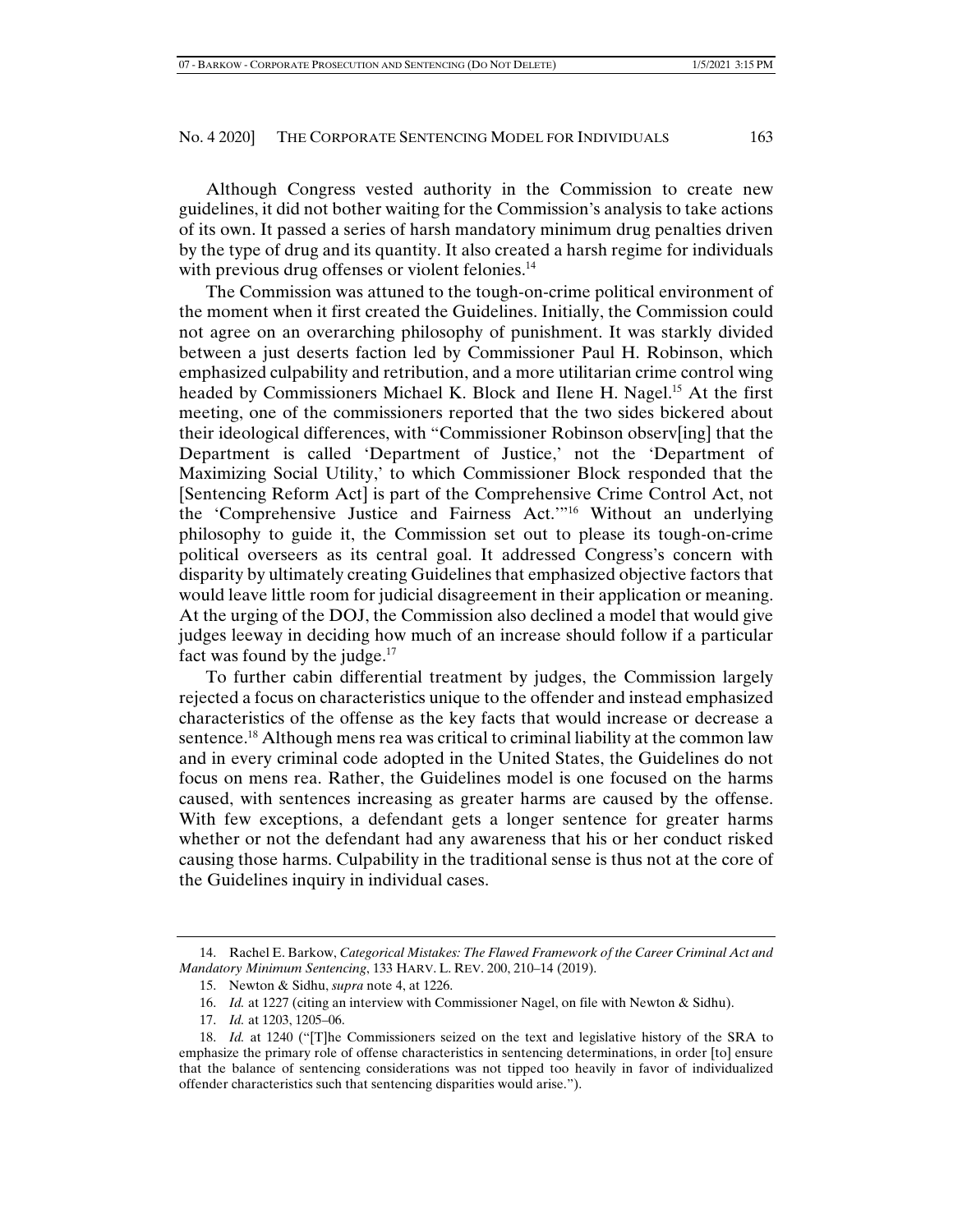Just as Congress had done with its mandatory minimum drug laws, the Commission made drug quantity and type central to its guideline regime. Moreover, the Commission built its guidelines around Congress' mandatory minimum thresholds. For example, if a drug type and quantity triggered a fiveyear mandatory minimum under the statutory scheme, the Commission initially decided that the same type and quantity should have a guideline of sixty-three to seventy-eight months for those in the lowest criminal history category so that it was above the statutory minimum of sixty months. A drug offense with a ten-year mandatory minimum had guideline range of one hundred and twenty to one hundred and fifty-one months.<sup>19</sup>

Even under a guideline regime, there is the potential for prosecutorial charging decisions to create disparities in sentencing. To address this, the Commission adopted what is known as a "modified real offense" approach, which bases sentences on the offense of conviction plus other "relevant conduct" found by the judge. The intention behind this approach was to allow judges to even out sentences based on what defendants actually did as opposed to letting prosecutors manipulate charges to create different sentences.20 The Commission even went so far as to allow judges to increase sentences on the basis of conduct when a jury had acquitted a defendant of that same conduct as long as the judge found by a preponderance of the evidence that the defendant was guilty of that conduct. This regime was thus all about maximizing the sentence based on judicial determinations, with those judicial determinations narrowly focused on the facts of the offense and little attention paid to facts about offenders or their backgrounds.

The Guidelines had the effect of increasing sentences for federal crimes. Although the Commission initially set sentences for most crimes based on the past practices of judges, it deliberately increased sentences for white collar and drug offenses in the initial set of Guidelines at the urging of Congress.<sup>21</sup> Over time, most of the Commission's changes to the guidelines—largely at the direction of or from pressure by Congress—have been to increase sentences.22 To be sure, there were notable reductions for crack cocaine sentences in 2007 and for all drugs in 2013, and the Commission made those changes retroactive. But the story of the Guidelines has predominately been one of increasing the severity of federal sentences. Thus, the uniform application of the Guidelines means

 <sup>19.</sup> In 2014, the Commission lowered all drug guidelines by two levels. U.S. SENT'G GUIDELINES MANUAL app. C, amend. 782 (U.S. SENT'G COMM'N 2014). As a result, the five-year mandatory minimum now falls within a guideline range of 51 to 63 months, and the ten-year falls within the range of 97 to 121 months. U.S. SENT'G GUIDELINES MANUAL § 2D1.1 (U.S. SENT'G COMM'N 2018).

 <sup>20.</sup> Rachel E. Barkow, *Recharging the Jury: The Criminal Jury's Constitutional Role in an Era of Mandatory Sentencing*, 152 U. PA. L. REV. 33, 88–89 (2003); Newton & Sidhu, *supra* note 4, at 1224.

 <sup>21.</sup> Stephen Breyer, *The Federal Sentencing Guidelines and the Key Compromises Upon Which They Rest*, 17 HOFSTRA L. REV. 1, 4–5 (1988); Ilene H. Nagel, *Structuring Sentencing Discretion: The New Federal Sentencing Guidelines*, 80 J. CRIM. L. & CRIMINOLOGY 883, 899 (1990).

 <sup>22.</sup> *See* Rachel E. Barkow, *Administering Crime*, 52 UCLA L. REV. 715, 766–767 (2005) ("Of the hundreds of sentencing amendments proposed by the Commission, all but a handful of those amendments involved increases in sentences.").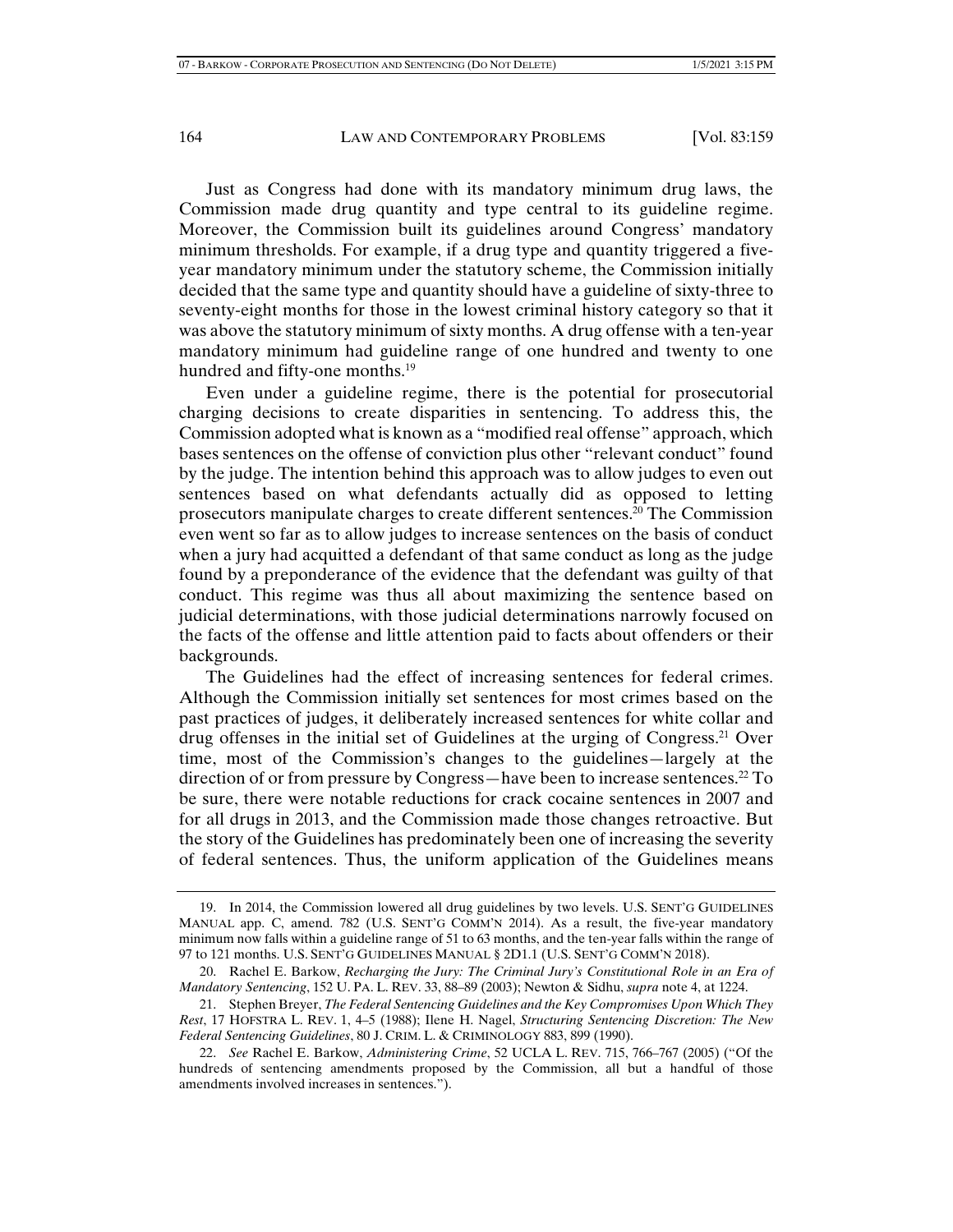increased severity. When the Guidelines became advisory in 2005 with the Supreme Court's decision in *United States v. Booker*, 23 many judges around the country used their newfound discretion to give below-Guidelines sentences. The post-*Booker* world of advisory guidelines has thus become one of greater interjudge disparity, with some judges adhering to the longer Guidelines sentences and others viewing them as greater than necessary to achieve the goals of 18 U.S.C. § 3553(a).<sup>24</sup>

For more than four decades, the DOJ's approach to charging and sentencing individuals has reflected these same trends toward severity and away from accounting for individualized differences in a particular defendant's background or case. In 1980, Attorney General Benjamin Civiletti first published The Principles of Federal Prosecution, which instructed federal prosecutors to bring the most serious charges available.<sup>25</sup> In the wake of the publication of the first Guidelines Manual (the Manual), the DOJ, through Associate Attorney General Stephen Trott, issued a memo to all prosecutors, stating that "plea agreements should not be used to circumvent the Guidelines" and reiterated that they were to charge "the most serious offense or offenses consistent with the defendant's conduct."<sup>26</sup> The DOJ thus committed to fostering the modified real offense model of the Guidelines by not allowing its prosecutors to reduce charges. Attorney General Richard Thornburgh issued similar instructions in a memo in 1989, stating that "a federal prosecutor should initially charge the most serious, readily provable offense or offenses consistent with the defendant's conduct" and warning that "charges are not to be bargained away or dropped, unless the prosecutor has a good faith doubt as to the government's ability readily to prove a charge for legal or evidentiary reasons."27

The policy has softened only somewhat under Democratic Administrations. In 1993, Attorney General Janet Reno continued to instruct federal prosecutors that they ordinarily should bring the most serious, readily provable offense, but added that they should engage in an "individualized assessment of the extent to which particular charges fit the specific circumstances of the case, are consistent

 <sup>23. 543</sup> U.S. 220 (2005).

 <sup>24.</sup> A few judges use their discretion to give above Guidelines sentences, but that happens far less frequently than judges who use their discretion to go below the Guidelines range. *See* UNITED STATES SENTENCING COMMISSION QUARTERLY DATA REPORT: FISCAL YEAR 2019, at 11 tbl.8 (2020), https://www.ussc.gov/sites/default/files/pdf/research-and-publications/federal-sentencing-statistics/ quarterly-sentencing-updates/USSC-2019\_Quarterly\_Report\_Final.pdf [https://perma.cc/8CFD-ZUQ2] (showing judges gave upward departures in .5% of cases compared with non-government downward departures in 2.3% of cases, and upward variances in 1.9% of cases compared with non-government downward variances in 18% of cases).

 <sup>25.</sup> Vera Inst. of Just., *The Sessions Memo: Back to the Past?*, VERA INST. OF JUST.: THINK JUST. BLOG (May 25, 2017), https://www.vera.org/blog/the-sessions-memo-back-to-the-past [https://perma.cc/ MW87-C9LA].

 <sup>26.</sup> Memorandum from Stephen S. Trott, Assoc. Att'y Gen. to All Litigating Div. Heads and All U.S. Att'ys (Nov. 3, 1987), *reprinted in Trott Memorandum*, 6 Fed. Sent'g Rep. 342, 342 (1994).

 <sup>27.</sup> U.S. Dep't of Just., Plea Policy for Federal Prosecutors: Plea Bargaining Under the Sentencing Reform Act (Mar. 13, 1989), *reprinted in Thornburgh Bluesheet*, 6 Fed. Sent'g Rep. 347, 347–48 (1994).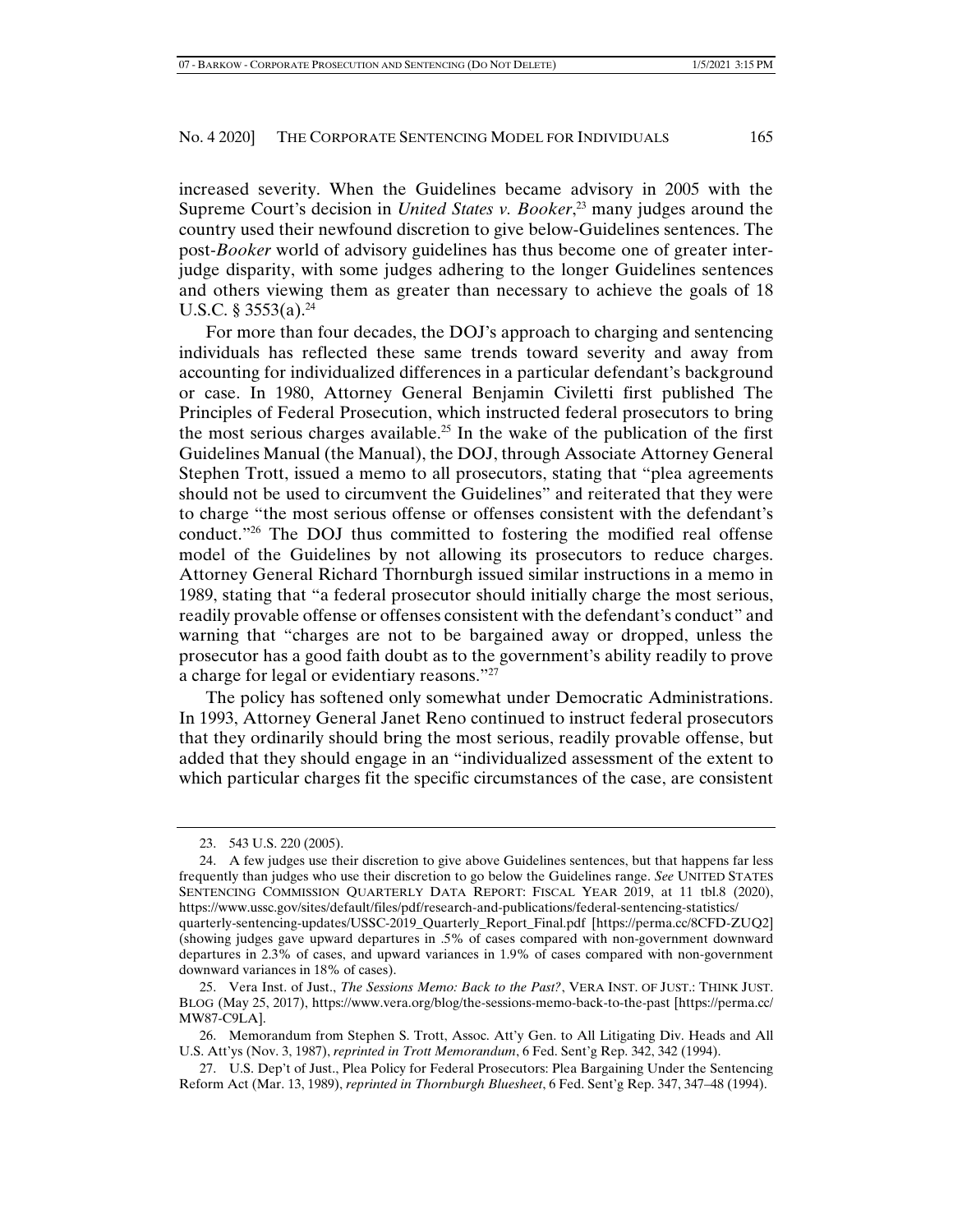with the purposes of the federal criminal code, and maximize the impact of federal resources on crime."28 After Attorney General John Ashcroft eliminated the individualized assessment prong of Reno's memo in 2003 and told prosecutors that they "must" rather than "should" bring the most serious, readily provable offense,<sup>29</sup> Holder reverted back to the Reno position in 2010.<sup>30</sup> But even under the Holder and Reno approaches, the presumption remained in favor of bringing the most serious charges available.

Jeff Sessions once again removed the individualized assessment language in 2017, but he acknowledged that there could be "circumstances in which good judgment would lead a prosecutor to conclude that a strict application" of the policy is not warranted.31 In those instances, the line attorney must seek approval from a supervisor and document the reasons for the divergence.<sup>32</sup>

Thus for decades, and under both Republican and Democratic Administrations, the DOJ has sought to cabin the individual discretion of prosecutors by instructing them—albeit with varying degrees of flexibility—to bring the most serious charges available. The assumption is that it is in the government's interest to seek the most serious charge it can prove, regardless of the effects of bringing that charge on third parties and without doing a serious evaluation of whether non-criminal alternatives might be better.

The approach at the DOJ and in the Commission toward individuals has thus been similar: the charging and punishment practices have largely pointed in the direction of severity and cabining the discretion of line prosecutors and judges.

#### III

#### CHARGING AND SENTENCING CORPORATIONS

In theory, the approach to corporate charging and sentencing could follow this same basic blueprint. Prosecutors could be required to charge the most serious readily provable offense, unless certain narrow exceptions apply, and the sentencing of corporations could hinge largely on objective factors associated with the offense instead of unique attributes of individual corporations. While

 <sup>28.</sup> Memorandum from Janet Reno, Att'y Gen. to Holders of U.S. Att'ys' Manual, Title 9 (Oct. 12, 1993), *reprinted in Reno Bluesheet*, 6 Fed. Sent'g Rep. 352 (1994).

 <sup>29.</sup> Memorandum from John Ashcroft, Att'y Gen. to All Fed. Prosecutors (Sept. 22, 2003), *reprinted in Memorandum from Attorney General John Ashcroft Setting Forth Justice Department's Charging and Plea Policies*, 16 Fed. Sent'g Rep. 129, 130 (2003).

 <sup>30.</sup> Memorandum from Eric H. Holder, Jr., Att'y Gen. to All Fed. Prosecutors (May 19, 2010), https://www.justice.gov/sites/default/files/oip/legacy/2014/07/23/holder-memo-charging-sentencing.pdf [https://perma.cc/A92W-UXN5]. Holder released a separate memo specifically addressing drug cases, telling prosecutors that they should reserve bringing charges carrying mandatory minimum penalties for more "serious, high-level, or violent drug traffickers." Memorandum from Eric H. Holder, Jr., Att'y Gen. to the U.S. Att'ys & Assistant Att'y Gen. for the Crim. Div. (Aug. 12, 2013), https://www.justice.gov/sites/ default/files/oip/legacy/2014/07/23/ag-memo-department-policypon-charging-mandatory-minimumsentences-recidivist-enhancements-in-certain-drugcases.pdf [https://perma.cc/Y5ZX-TYA9].

 <sup>31.</sup> Memorandum from Jefferson B. Sessions, Att'y Gen. to All Fed. Prosecutors (May 10, 2017), https://www.justice.gov/opa/press-release/file/965896/download [https://perma.cc/DNZ9-7MTV].

 <sup>32.</sup> *Id.*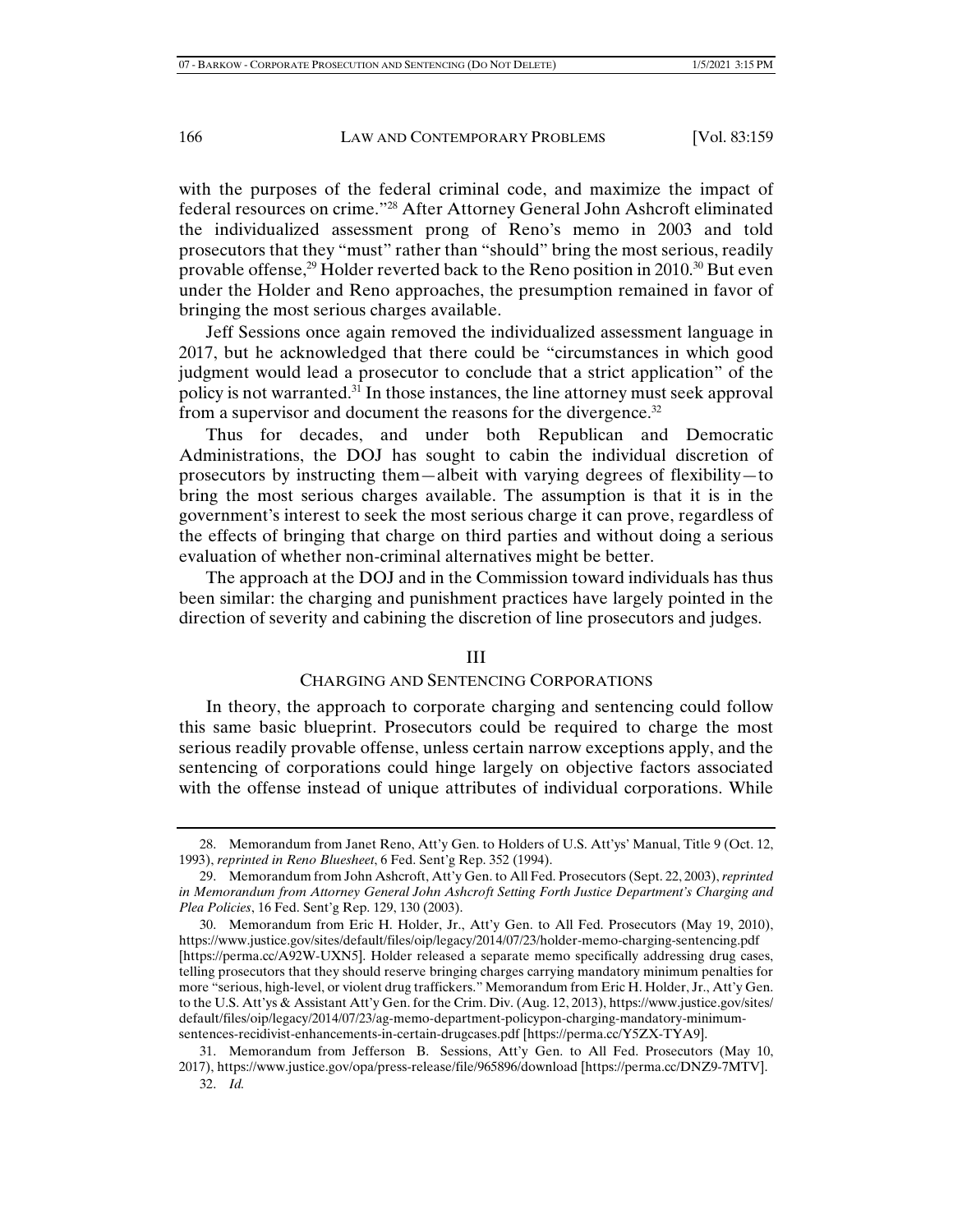there are some similarities between corporate charging and individual charging practices along these lines, for the most part, the approach to charging and punishing corporations follows a much more individualized model that is designed to focus on culpability differences among entities and is more attuned to the costs of prosecutions and longer sentences.

When the Commission tackled individual sentencing, it did so against a political backdrop of intense congressional interest in increasing severity and reducing disparities among individual defendants. In contrast, Congress paid little attention to entity liability. Corporations were rarely prosecuted in the pre-Guidelines era and if they were convicted, they typically received relatively minor fines.<sup>33</sup> Congress took virtually no interest in this regime, so the Commission thus had greater freedom to operate on a blank slate and think about the sentencing of organizations separately from the baggage attached to the regime governing individuals.

The Commission separately considered organizational defendants and issued The Federal Sentencing Guidelines for Organizations (Organizational Guidelines) in  $1991<sup>34</sup>$  In many ways, the approach mirrors the one the Commission took in creating the Guidelines that apply to individuals. In setting the fine ranges for entities, the Commission sought to achieve both "just punishment" (a retributive end) and deterrence (a utilitarian goal).<sup>35</sup> The Commission likewise sought to cabin the discretion of judges because their past sentencing practices in corporate cases revealed enormous variation in approach.36 And the resulting guidelines increased the punishment given to corporations, just as they had for individuals.37

But the application of these concepts to entities resulted in differences compared to the approach to individuals. It is conceptually more difficult, of course, to identify a just desert for a company "that has 'no soul to be damned and no body to be kicked.'"38 The Commission thus had to pause to consider what made one entity more culpable than another beyond just considering the nature of the crime charged. It reserved its most serious fines, which are designed to be "sufficiently high to divest the organization of its assets," for companies that are operated primarily for criminal purposes, such as boiler rooms engaged in

 <sup>33.</sup> Robert S. Bennett, Hilary Holt LoCicero & Brooks M. Hanner, *From Regulation to Prosecution to Cooperation: Trends in Corporate White Collar Crime Enforcement and the Evolving Role of the White Collar Criminal Defense Attorney*, 68 BUS. LAW. 411, 414–15 (2013).

 <sup>34.</sup> Ilene H. Nagel & Winthrop M. Swenson, *The Federal Sentencing Guidelines for Corporations: Their Development, Theoretical Underpinnings, and Some Thoughts About Their Future*, 71 WASH. U. L.Q. 205, 208 (1993).

 <sup>35.</sup> *Id.* at 210.

 <sup>36.</sup> *Id.* at 214–17.

 <sup>37.</sup> Diana E. Murphy, *The Federal Sentencing Guidelines for Organizations: A Decade of Promoting Compliance and Ethics*, 87 IOWA L. REV. 697, 700, 708 (2002).

 <sup>38.</sup> Nagel & Swenson, *supra* note 34, at 218 (quoting John C. Coffee, Jr., "*No Soul To Damn: No Body To Kick": An Unscandalized Inquiry Into the Problem of Corporate Punishment*, 79 MICH. L. REV. 386, 386 (1981)).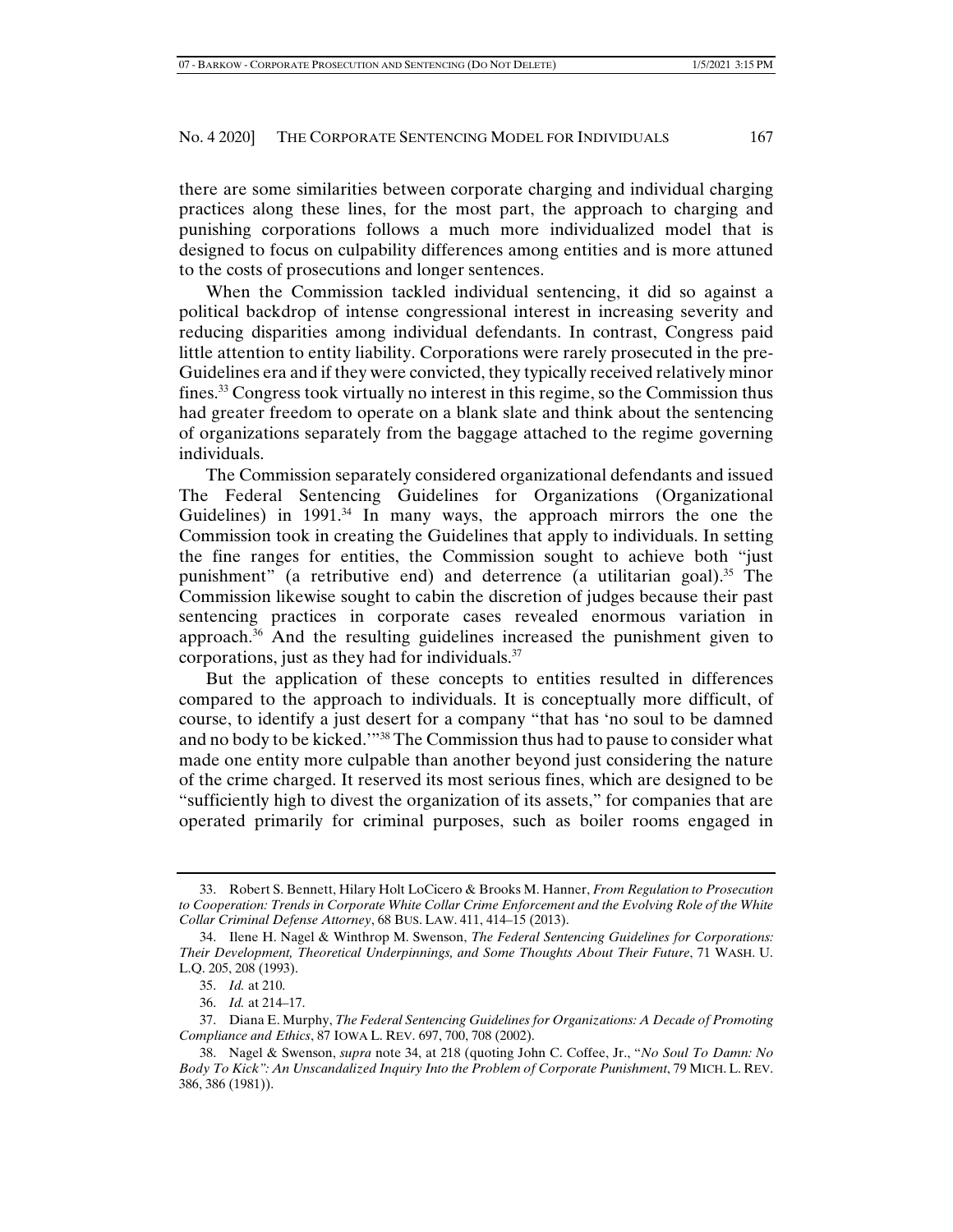fraudulent schemes.39 Among companies operating for lawful purposes, the Commission assigns them a "culpability score," which is designed to give lesser sentences to those companies that report to and cooperate with authorities and had compliance programs in place when the crimes took place, and greater sentences to those companies that had seemed to give tacit approval to the crime or where the offense involved senior management.<sup>40</sup>

Corporations had pressed the Commission to mitigate sentences in the Organizational Guidelines if they had compliance programs in place, and the Commission agreed as long as the programs were genuine attempts at deterring and detecting wrongdoing.<sup>41</sup> The presence or absence of a compliance program became a centerpiece of the Organizational Guidelines. The presence of a program could lower a company's penalties.<sup>42</sup> In contrast, the absence of an effective compliance program in a company with fifty or more employees allows courts to place those companies on probation with a variety of conditions.<sup>43</sup> Other civil regulators have followed the Commission's "carrot-and-stick approach to compliance."44 This framework gives companies incentives to create compliance programs and has created a cottage-industry of compliance professionals.45

Paradoxically, given that it is harder to conceptualize blameworthiness for an entity than it is for an individual person, the general approach of seeking to tie punishment to culpability is one that received more direct attention in the context of companies than in the case of individuals in the Guidelines. To be sure, the Guidelines identify harms caused as a ground for greater punishment in individual cases. But those harms are not linked to mens rea, so there may be instances where an individual with no idea that harm was a risk is burdened with an increase in his or her sentence. The focus on the characteristics of the offense is thus not about culpability in any meaningful sense because of the lack of a mens rea requirement showing the defendant had some kind of awareness that risk of harm was possible. Presumably, the Commission did not spend much time on the mens rea attached to sentencing factors because it believed culpability would be

42. U.S. SENT'G GUIDELINES MANUAL § 8C2.5(f) (U.S. SENT'G COMM'N 2018).

43. *Id.* §§ 8D1.1(a)(3), 8D1.4(b); *see also* Nagel & Swenson, *supra* note 34, at 237.

 45. Bowman, *supra* note 41, at 679 (calling compliance programs, officers, and consultants "the children of the Guidelines"); Murphy, *supra* note 37, at 710 ("The organizational guidelines have been credited with helping to create an entirely new job description: the Ethics and Compliance Officer.").

 <sup>39.</sup> *Id.* at 232–33.

 <sup>40.</sup> *Id.* at 233, 235, 237.

 <sup>41.</sup> *Id.* at 236. Amendments to the Guidelines in 2004 sought to strengthen the requirements of compliance programs to make them more effective. Frank O. Bowman, III, *Drifting Down the Dnieper*  with Prince Potemkin: Some Skeptical Reflections About the Place of Compliance Programs in Federal *Criminal Sentencing*, 39 WAKE FOREST L. REV. 671, 685 (2004). But as Brandon Garrett and Greg Mitchell note, it remains "hard to know what evidence is needed to meet" the Commission's stated requirement that a compliance program be "'reasonably designed, implemented, and enforced so that the program [was] generally effective in preventing and detecting criminal conduct.'" Brandon L. Garrett & Gregory Mitchell, *Testing Compliance*, 83 LAW & CONTEMP. PROBS., no. 4, 2020, at 47, 57 (quoting U.S. SENT'G GUIDELINES MANUAL § 8B2.1(a)(2)).

 <sup>44.</sup> Hui Chen & Eugene Soltes, *Why Compliance Programs Fail—And How to Fix Them*, HARV. BUS. REV., Mar.–Apr. 2018, at 116, 119.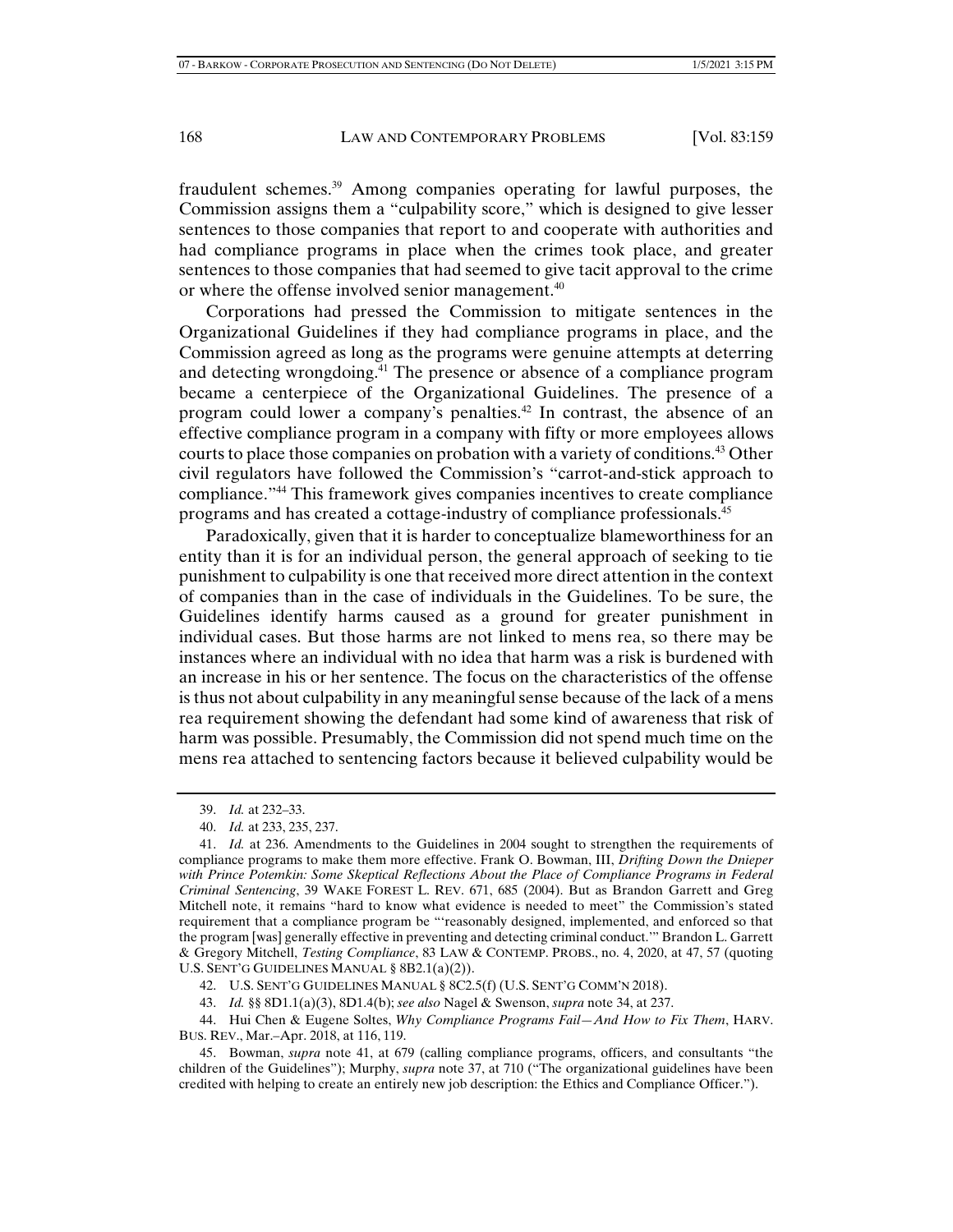sufficiently addressed by the offense of conviction. But in the case of corporations, the Commission believed that would not be sufficient because companies are responsible for the crimes of their agents under respondeat superior, and thus the Commission wanted to take extra care to consider the company's relationship to those crimes. The result is a guideline framework more sensitive to culpability in the corporate arena than the individual one.

Another difference between individual and corporate guidelines is that the Commission paid close attention to the fact that companies face other sanctions for their criminal conduct. As one former commissioner noted in a co-authored article, because companies face "substantial non-criminal penalties such as debarment, treble civil damages, and shareholder derivative actions," the Commission considered how to weigh those collateral consequences in setting its corporate punishments.46 Its Organizational Guidelines therefore advise courts "in setting the fine within the guideline fine range" to "consider any collateral consequences of conviction" and that such consequences "may provide a basis for a lower fine within the guideline fine range."<sup>47</sup> While individuals face a host of collateral consequences for their convictions, the Guidelines do not similarly instruct courts to take them into account in imposing punishments.<sup>48</sup>

There are also differences in how the DOJ approaches corporations in its charging policies. Eric Holder's initial charging memo encouraged prosecutors to "seek a plea to the most serious, readily provable offense charged," just as they are instructed to do with individuals.<sup>49</sup> But the DOJ's practice has been far more nuanced when it comes to entity liability. The series of corporate charging memos put out by Deputy Attorneys General Holder, Thompson, McNulty, Filip, and Yates give prosecutors "a lengthy roadmap through a multi-factor analysis that the prosecutor must conduct in order to decide on the correct resolution of a corporate criminal case, whether it be charging, settling, or declining to prosecute."50 As Sam Buell has noted, "[t]he DOJ has done this, at this level, for no other kind of defendant or offense."<sup>51</sup>

 <sup>46.</sup> Nagel & Swenson, *supra* note 34, at 245–46.

 <sup>47.</sup> U.S. SENT'G GUIDELINES MANUAL § 8C2.8 cmt. n.2 (U.S. SENT'G COMM'N 2018).

 <sup>48.</sup> This is true across all offenses in the case of individuals, including those involving white-collar crimes where regulatory actions and civil suits might be more likely. *See supra* Part II.

 <sup>49.</sup> Memorandum from Eric Holder, Jr., Deputy Att'y Gen., to All Component Heads and U.S. Att'ys on Bringing Criminal Charges Against Corporations (June 16, 1999) [hereinafter The Holder Memo on Prosecuting Corporations], https://www.justice.gov/sites/default/files/criminal-fraud/legacy/ 2010/04/11/charging-corps.PDF [https://perma.cc/CG9L-4C69].

 <sup>50.</sup> Samuel W. Buell, *Why Do Prosecutors Say Anything? The Case of Corporate Crime*, 96 N.C. L. REV. 823, 832 (2018). DOJ has offered similar analysis on monitor selection. *See, e.g.*, Memorandum from Brian Benczkowski, Assistant Att'y Gen., to All Crim. Div. Personnel on Selection of Monitors in Criminal Division Matters (October 11, 2018), https://www.justice.gov/opa/speech/file/1100531/ download [https://perma.cc/T34E-TSEA] (establishing standards, policies, and procedures regarding determinations of whether a monitor is appropriate and to any DPA, NPA or plea agreements which require a monitor).

 <sup>51.</sup> Buell*, supra* note 50, at 832.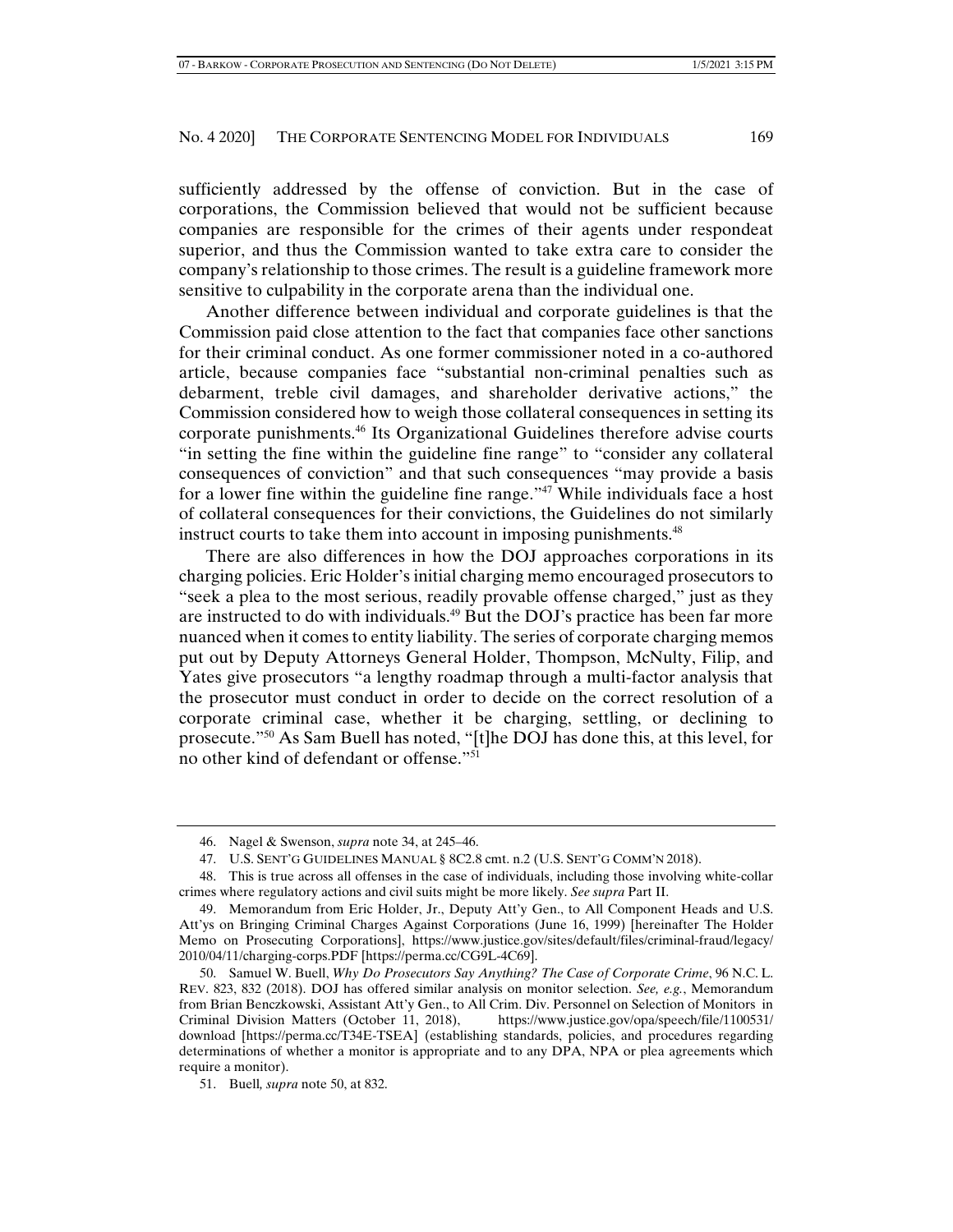The host of factors prosecutors are asked to consider include the "existence and adequacy of the corporation's compliance program," though the DOJ does not specify any features required for effective compliance.<sup>52</sup> In a guidance document explaining how the DOJ evaluates corporate compliance programs, it emphasizes that "the Criminal Division does not use any rigid formula to assess the effectiveness of corporate compliance programs" and instead "make[s] an individualized determination in each case."53 Prosecutors are also supposed to consider any "remedial actions" taken by the company; the collateral consequences to others, including "shareholders, pension holders, employees, and others not proven personally culpable, as well as impact on the public;" and the adequacy of other possible remedies including civil or regulatory actions.<sup>54</sup> Moreover, the Manual adds, the long list of factors to consider is not exhaustive and no single factor should be deemed dispositive.<sup>55</sup> Instead, DOJ prosecutors are told that they need to use their "thoughtful and pragmatic judgment in applying and balancing these factors."56

This model is thus a departure from the approach in individual cases where prosecutors are told to focus on bringing the most serious charges the evidence will support and are not encouraged to use their discretion to balance the variety of interests that might be at stake. On the contrary, the DOJ is sensitive to the costs of excessive charging in corporate cases and looks to see if other options are available to avoid those costs. In the corporate context, there is "broad prosecutorial discretion."57

That is not to say there are not parallels between individual and corporate cases. In both individual and entity cases, there is an emphasis on cooperation. Just as prosecutors are willing to give individuals enormous sentencing breaks for offering substantial assistance, they are also willing to reward companies that cooperate by helping to identify individuals responsible for criminal conduct. Indeed, the reward for cooperating is even greater for corporations because federal prosecutors would much prefer to bring charges against an individual than against the corporate entity because the deterrence value is greater from individual prosecutions.<sup>58</sup>

It is also important to note that, although corporate charging recognizes the need to balance multiple factors and for individualized assessment, some factors

 <sup>52.</sup> The Holder Memo on Prosecuting Corporations, *supra* note 49.

 <sup>53.</sup> CRIM. DIV., U.S. DEPT. OF JUST., EVALUATION OF CORPORATE COMPLIANCE PROGRAMS 1 (2020), https://www.justice.gov/criminal-fraud/page/file/937501/download [https://perma.cc/W4L6- DB98].

 <sup>54.</sup> U.S. Dep't. of Just., Just. Manual § 9-28.300 (2018).

 <sup>55.</sup> *Id.*

 <sup>56.</sup> *Id.*

 <sup>57.</sup> Sean J. Griffith, *Corporate Governance in an Era of Compliance*, 57 WM. & MARY L. REV. 2075, 2087 (2016).

 <sup>58.</sup> Memorandum from Sally Yates, Deputy Att'y Gen., to All Component Heads and U.S. Att'ys, on Individual Accountability for Corporate Wrongdoing (Sept. 9, 2015); Jennifer Arlen, *Corporate Criminal Liability: Theory and Evidence*, *in* RESEARCH HANDBOOK ON THE ECONOMICS OF CRIMINAL LAW 144 (Alon Harel & Keith N. Hylton eds., 2012).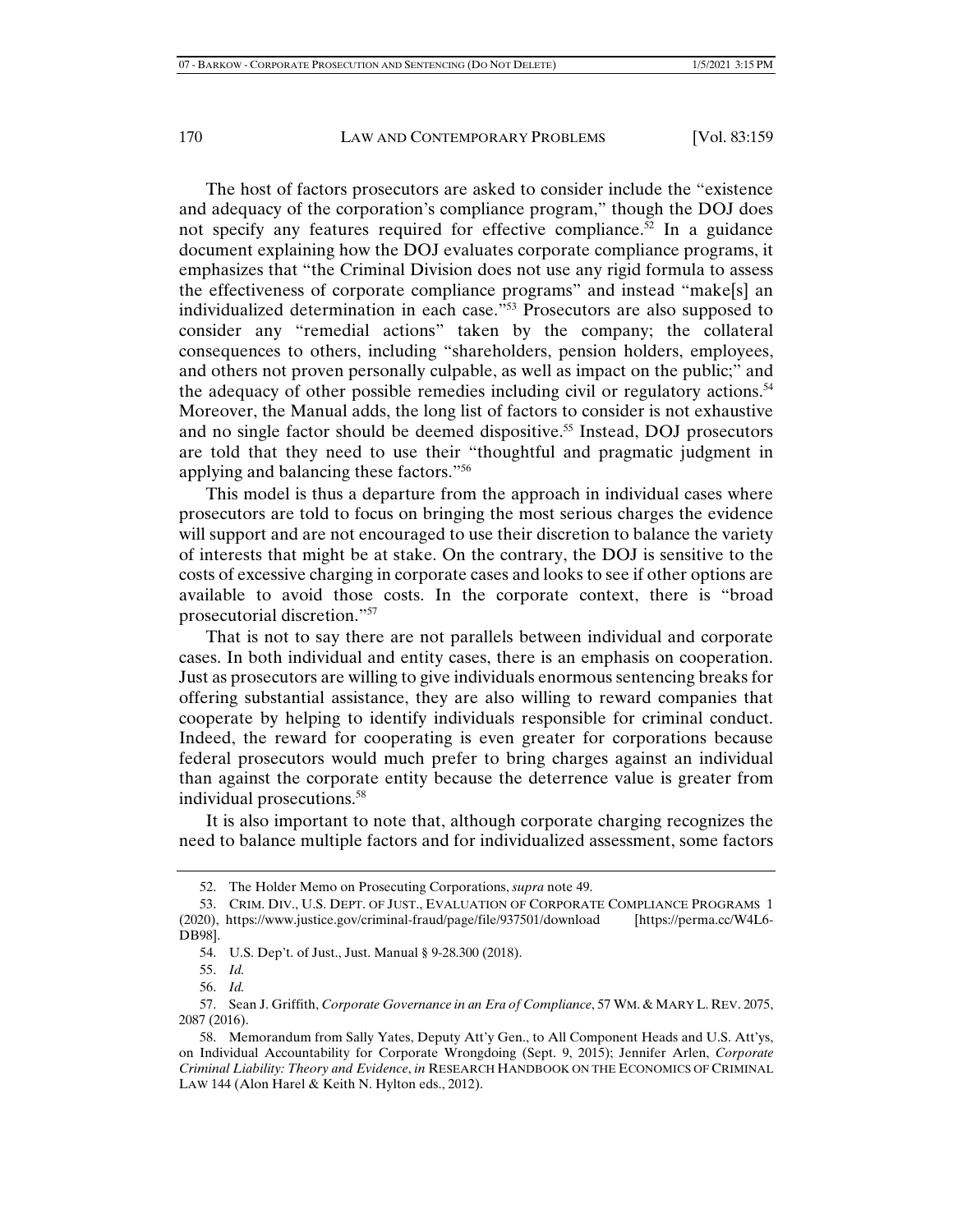have taken on added importance in the calculus. In particular, compliance programs have become *de rigueur* for companies seeking to avoid prosecution. While there is "neither a checklist nor a formula" as to what that compliance program should look like, certain features have been emphasized.<sup>59</sup> For example, prosecutors look for the company's training efforts, a mechanism for employees to report wrongdoing, how the company evaluates third parties with whom it deals, whether the people responsible for compliance have sufficient seniority and independence within the organization, and the disciplinary measures companies use for those who violate compliance policies. $60$  Companies, in turn, have sought to get a certain high percentage of its employees to finish training programs or create lists of those who have been terminated or denied promotions in response to compliance failures to show they are satisfying these concerns.<sup> $61$ </sup> So in that sense, compliance programs and certain features of their design have become like the key objective facts in individual cases that drive punishment, such as loss amounts or drug quantity. But the DOJ seems more attuned to the limits of this approach in corporate cases. It is far more sensitive to individual differences among companies, even in assessing their compliance programs, and no one feature of a compliance program or metric is determinative.

## IV

## EXPLORING THE DIVERGENT MODELS OF CORPORATE AND INDIVIDUAL CHARGING AND SENTENCING

It is worth considering why both the DOJ and Commission have taken such different approaches between individual and corporate defendants. Some differences are explained by the inherent nature of entity liability, including the consideration of some factors—such as the involvement of management or the existence of a compliance program—that matter uniquely to corporations without an individual analog. But that does not explain the emphasis in corporate cases on individual facts and circumstances, culpability, and the weighing of collateral consequences because all of those factors are—or should be—just as relevant to individual prosecutions.

One reason for the divergence might be that different theories of punishment dominate in the two contexts. In particular, it might be that, in the corporate space, retribution is less of a motivating factor than in the individual space.<sup>62</sup> To be sure, the public gets angry at entities and calls for them to get their just deserts, even if those entities are not human and therefore not objects of a theory of

 <sup>59.</sup> EVALUATION OF CORPORATE COMPLIANCE PROGRAMS, *supra* note 53.

 <sup>60.</sup> *Id.*

 <sup>61.</sup> Chen & Soltes, *supra* note 44, at 122–23.

 <sup>62.</sup> *Cf.* Brown, *supra* note 3, at 1323 (arguing that whereas "[s]treet crime law maintains a relatively stronger emphasis on moral culpability and expressive condemnation," "[c]orporate crime policy . . . takes place more in a deterrence mode").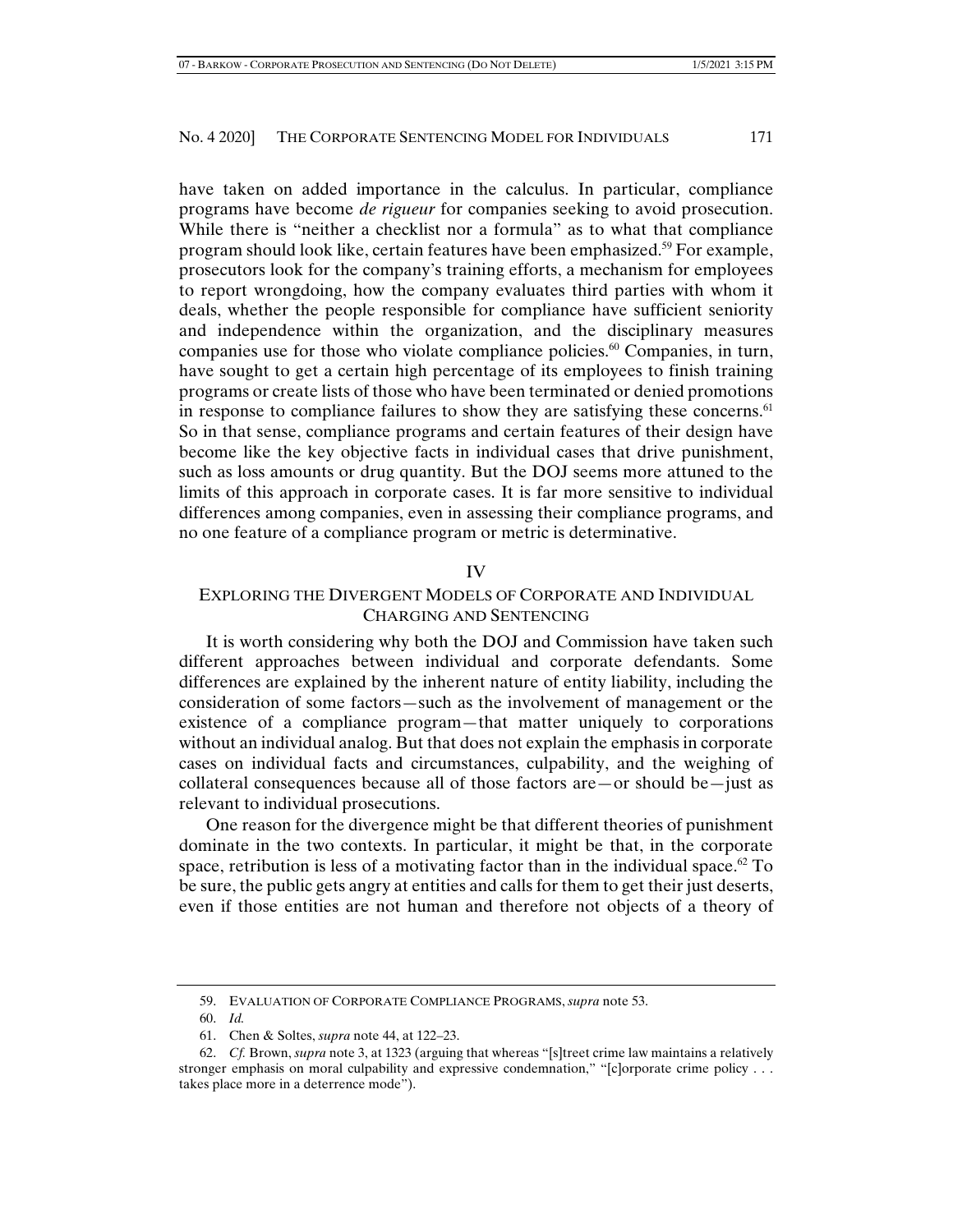justice in the same way. $63$  Additionally, commentators often argue that the expressive and symbolic aspects of retributive justice apply in corporate cases.<sup>64</sup> And the Commission specifically mentioned just punishment as a motivator in creating its Organizational Guidelines.

But the government seems far more motivated by utilitarian concerns than retributive ones when it comes to entity liability. "The DOJ has wholeheartedly adopted the deterrence theory of corporate criminal liability advocated by utilitarian theorists who defend the idea of using criminal processes against corporations."<sup>65</sup> One can see this animating the range of DOJ guidance in the corporate sphere, from its emphasis on cooperation and self-reporting to its focus on compliance programs and how they aim to detect and stop wrongdoing. Eric Holder's initial corporate charging memo emphasized "the important public benefits that may flow from indicting a corporation" and how "an indictment often provides a unique opportunity for deterrence on a massive scale."<sup>66</sup> As Sam Buell has observed, "[t]he Department's commitment to [deterrence] theory has only grown stronger over time," with "federal prosecutors . . . engaged in a campaign to, in effect, regulate corporate legal compliance."67

The Commission's focus on compliance programs is also grounded in utilitarian concerns. Indeed, a former commissioner conceded as much, noting that the organization "guidelines are geared toward deterrence" and the emphasis on compliance is a "means to 'rehabilitate' corporations that have engaged in criminal conduct by requiring them, as a term of probation, to institute and maintain effective compliance programs."68 Rehabilitation is also a central theme in the DOJ's imposition of conditions as part of non-prosecution agreements (NPAs) and deferred prosecution agreement (DPAs).<sup>69</sup>

The Organizational Guidelines' emphasis on restitution can also be seen in utilitarian terms. The first step in the Organizational Guidelines' framework is to order restitution, which is not viewed as punishment,<sup>70</sup> and any punitive fines come after that. As one former commissioner notes, the Organizational Guidelines focus first on restitution because "[p]unishment is . . . not the ultimate

- 65. Buell, *supra* note 50, at 850.
- 66. The Holder Memo on Prosecuting Corporations, *supra* note 49.
- 67. Buell, *supra* note 50, at 850.
- 68. Murphy, *supra* note 37, at 703.

 <sup>63.</sup> *See* Samuel W. Buell, *Retiring Corporate Retribution*, 84 LAW & CONTEMP. PROBS., no. 4, 2020, at 25, 26–27 (discussing how public opinion might demand the punishment of corporations, but a corporation "cannot be made to endure the punishment in a way that would count as retributive").

 <sup>64.</sup> *See, e.g.*, Samuel W. Buell, *The Blaming Function of Entity Criminal Liability*, 81 IND. L.J. 473, 477 (2006) (arguing that a greater focus should be placed on punishing blameworthy entities in order to better exploit criminal law's expressive capital); David M. Uhlmann, *The Pendulum Swings: Reconsidering Corporate Criminal Prosecution*, 49 U.C. DAVIS L. REV. 1235, 1263–64 (2016) ("The criminal law is our most powerful tool for expressing what conduct is outside the bounds of acceptable corporate behavior" and "for expressing how we expect corporations to conduct their affairs.").

 <sup>69.</sup> *See* Garrett & Mitchell, *supra* note 41, at 58 & nn.47–49 (Describing how these agreeements seek to rehabilitate corporations through improved compliance regimes).

 <sup>70.</sup> U.S. SENT'G GUIDELINES MANUAL ch. 8, introductory cmt. (U.S. SENT'G COMM'N 2018).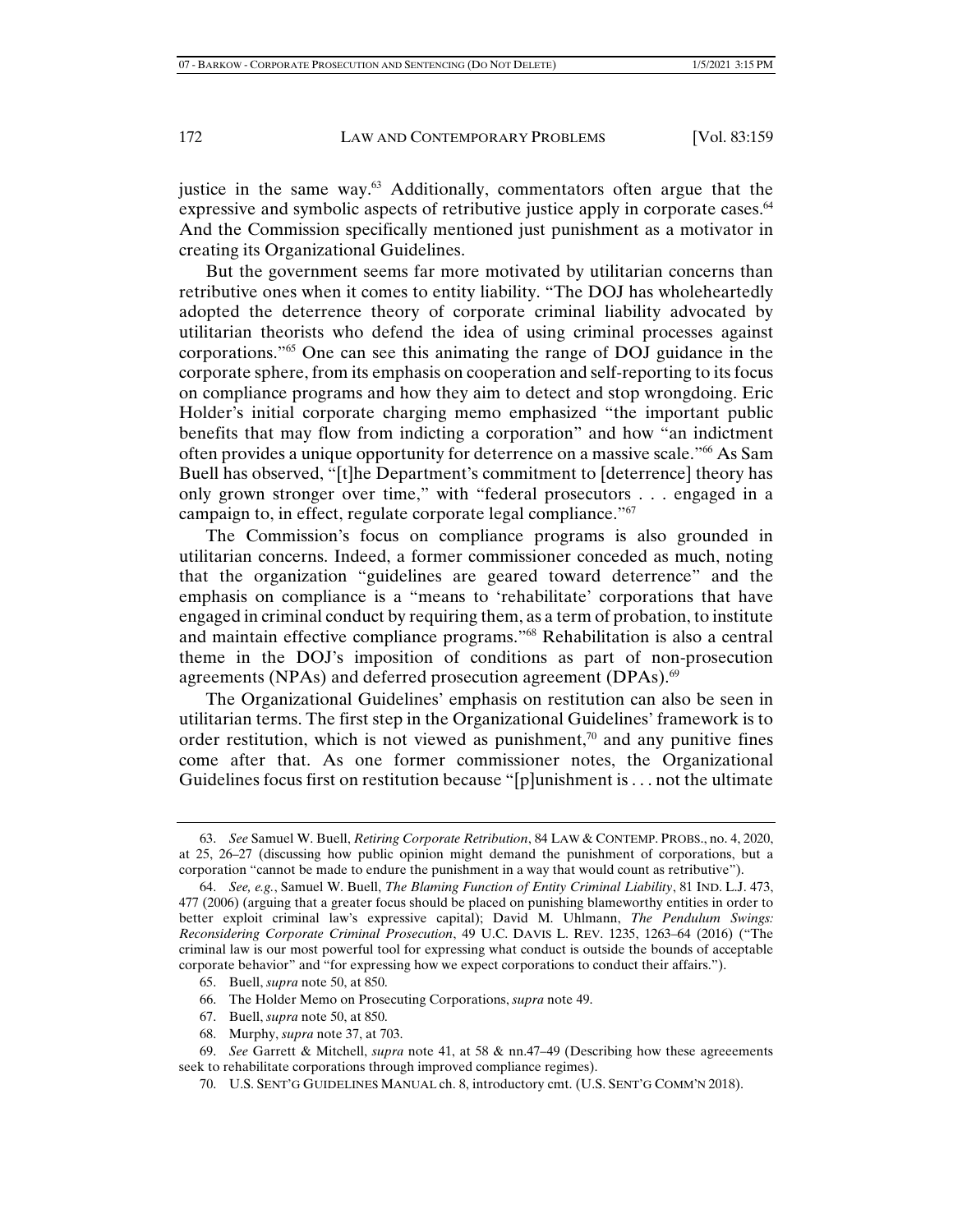purpose of the organizational guidelines."71 Indeed, if a fine would preclude a company from being able to pay restitution, the fine is waived, because the interests of victims come first.<sup>72</sup> In individual cases, in contrast, restitution comes last and punishment comes first.<sup>73</sup> The assumption is that victims are to be satisfied by the punishment itself. But there is ample evidence that long sentences do not help victims and that many would prefer to have defendants doing other things besides serving time to redress the harms they have caused.<sup>74</sup> However, that is just not something that seems to enter the calculus of prosecutors or the Commission in individual cases even though it is a primary concern in entity cases.

Entity liability is thus a sphere where utilitarian goals dominate and where the government seems interested in striking the right balance between costs and benefits of criminal punishment. To be sure, the government's approach might not always be the right one for maximizing benefits, and one can legitimately question whether criminal prosecutors are well suited to make substantive regulatory demands on companies.75 But federal prosecutors and policy makers are far more sensitive to the tradeoffs of government interference in corporate cases and thus work hard to ensure the benefits of their involvement outweigh the costs.

One does not see that same emphasis in individual cases. One possible reason might be that retributive concerns play a greater role in cases involving people instead of entities.76 The desire to make individuals pay for their offenses and the harms they cause is strong: the original blueprint for the Guidelines was expressly grounded in a just deserts philosophy. Although the Commission ended up departing from it in many ways, its harm-based focus, with incremental increases based on offense facts, remains at the core of the Guidelines today.

To be sure, even if a greater focus on retributive justice does account for the ways in which federal legislators, prosecutors, and policy makers approach individual versus corporate cases, that does not necessarily mean that their approaches in individual cases reflect sound retributive principles. On the

 <sup>71.</sup> Although restitution is emphasized as a priority, in practice, fewer than one-third of settlements and convictions against corporations include restitution damages. *See* BRANDON L. GARRETT, TOO BIG TO JAIL 126 (2004).

 <sup>72.</sup> Murphy, *supra* note 37, at 704.

 <sup>73.</sup> *Id.* at 706.

 <sup>74.</sup> *See* DANIELLE SERED, UNTIL WE RECKON 161 (2019) ("Many people assume—incorrectly that incarceration is the "toughest" response to crime, when in fact some dignified, humane alternatives to prison turn out to be more difficult and more effective, perhaps in part because of what they require of the people who participate . . . . These programs in New York and across the country often include education, mental health treatment, community service, and vocational training as ways to help hold people accountable.").

 <sup>75.</sup> *See, e.g.,* Rachel E. Barkow, *The Prosecutor as Regulatory Agency*, *in* PROSECUTORS IN THE BOARDROOM: USING CRIMINAL LAW TO REGULATE CORPORATE CONDUCT 177, 185–97 (Anthony S. Barkow & Rachel E. Barkow eds., 2011); Miriam H. Baer, *Three Conceptions of Corporate Crime (and One Suggestion for Reform)*, 84 LAW & CONTEMP. PROBS., no. 4, 2020, at 1, 21–22.

 <sup>76.</sup> *See* Brown, *supra* note 3, at 1325 ("[W]hile we use deterrence rhetoric sometimes in street crime discussions, an expressive and retributive moralism drives policymaking.").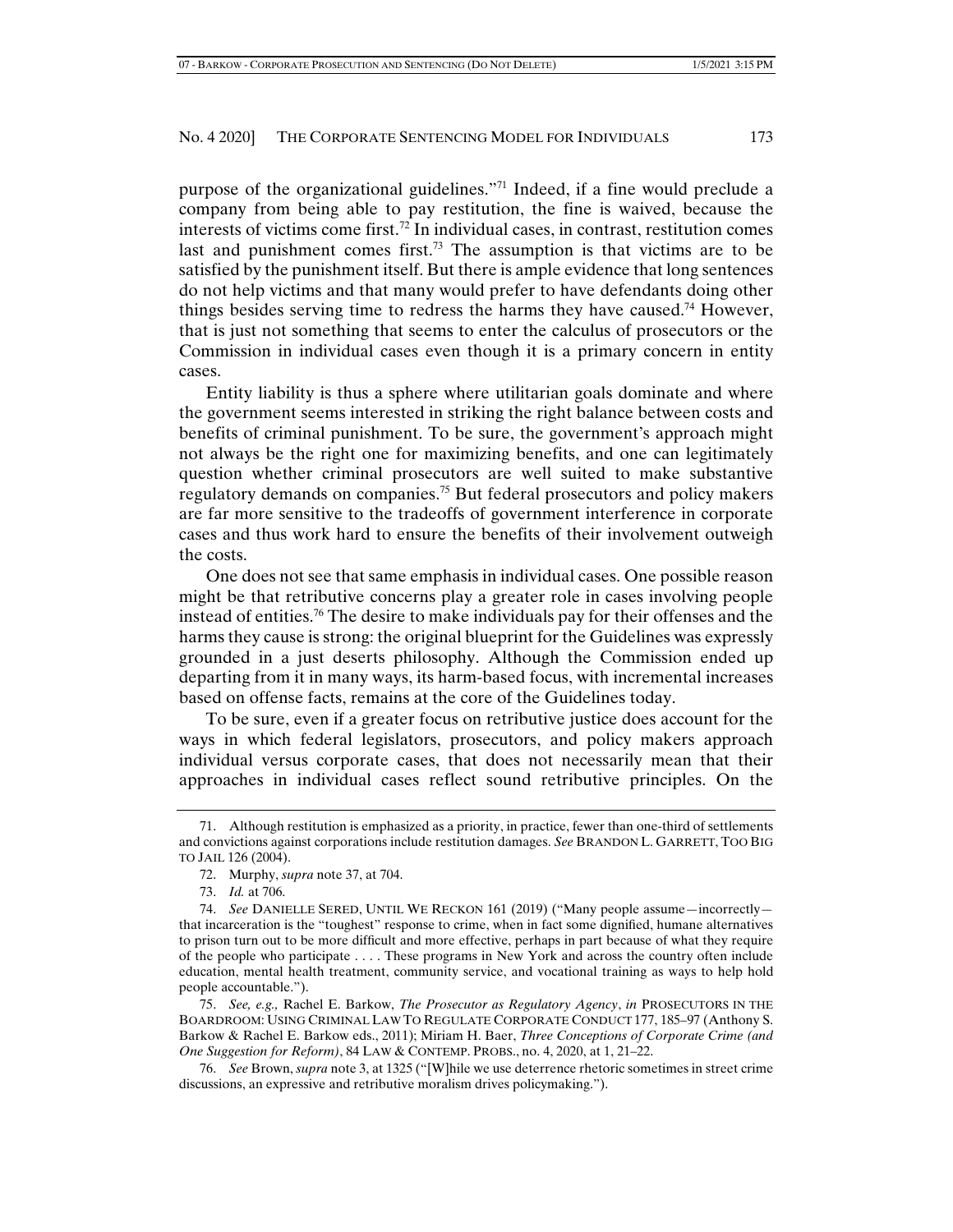contrary, some sentences seem disproportionate to a defendant's fault. The lack of attention to mens rea in the Guidelines and the federal approach to conspiracy liability are just two notable examples of how the federal approach to individual liability fails to reflect a just deserts philosophy. There are countless others, from the lumping together of individuals with vastly different records for career criminal status to the way drug quantity and loss drive sentences instead of someone's motive or role in the offense.

More fundamentally, even if retributive justice—however poorly accomplished—is one of the motivating concerns in individual cases, it is not the exclusive one. Federal actors are also interested in utilitarian concerns when it comes to individual prosecutions. They often speak about deterrence and incapacitation as central motivators in a particular charging or sentencing policy. But they are not as attentive to empirical information and tradeoffs with criminal prosecution and sentencing when they engage in the utilitarian calculus in individual cases as they are in corporate cases.

For starters, legislators, prosecutors, and policy makers are far less sensitive to the costs of government interference and harsh policies in the case of individual prosecutions. The assumption seems to be that more serious charges and longer sentences are always better for utilitarian goals. But that is often not the case. Longer sentences make it harder for individuals to reenter society when they are released from their periods of incarceration because the conditions of confinement worsen behavioral problems and long periods away from support networks means people struggle upon release. That is why individuals receiving retroactive reductions in their federal drug sentences from the Commission's Guideline changes recidivated at a lower rate (43.3%) than individuals who served their full sentences  $(47.8\%)$ .<sup>77</sup> Indeed, there is evidence that longer sentences can increase the risk of recidivism.<sup>78</sup> And while incapacitation can be beneficial to public safety, some people would have stopped offending even without being incarcerated. In fact, at a certain point, most individuals will age out of criminal behavior.<sup>79</sup> Sentences thus often extend beyond a point at which they provide any incapacitative benefit at all, yet prosecutors and policymakers rarely acknowledge or factor this in for individual cases. Thus they often fail to consider less restrictive sentences, much less alternatives to criminal enforcement.

So to the extent utilitarian concerns are motivating policy in individual cases, the actual calculation of costs and benefits is far more deficient in that context

 <sup>77.</sup> Kim Steven Hunt & Andrew Peterson, *Recidivism Among Offenders Receiving Retroactive Sentence Reductions: The 2007 Crack Cocaine Amendment,* 26 FED. SENT'G REP. 339, 340 (2014).

 <sup>78.</sup> *See* COUNCIL OF ECON. ADVISERS, ECONOMIC PERSPECTIVES ON INCARCERATION AND THE JUSTICE SYSTEM 39 (2016) ("Each additional sentence year leads to a 4 to 7 percentage point increase in recidivism after release."); RACHEL E. BARKOW, PRISONERS OF POLITICS: BREAKING THE CYCLE OF MASS INCARCERATION 44 (2019) ("The longer sentences people serve, the harder it is for them to reenter successfully into society . . . One study using data from Texas found that each additional year of a prison sentence caused a 4–7% increase in an individual's recidivism rate once he or she was released.").

 <sup>79.</sup> *Id.* at 45–46.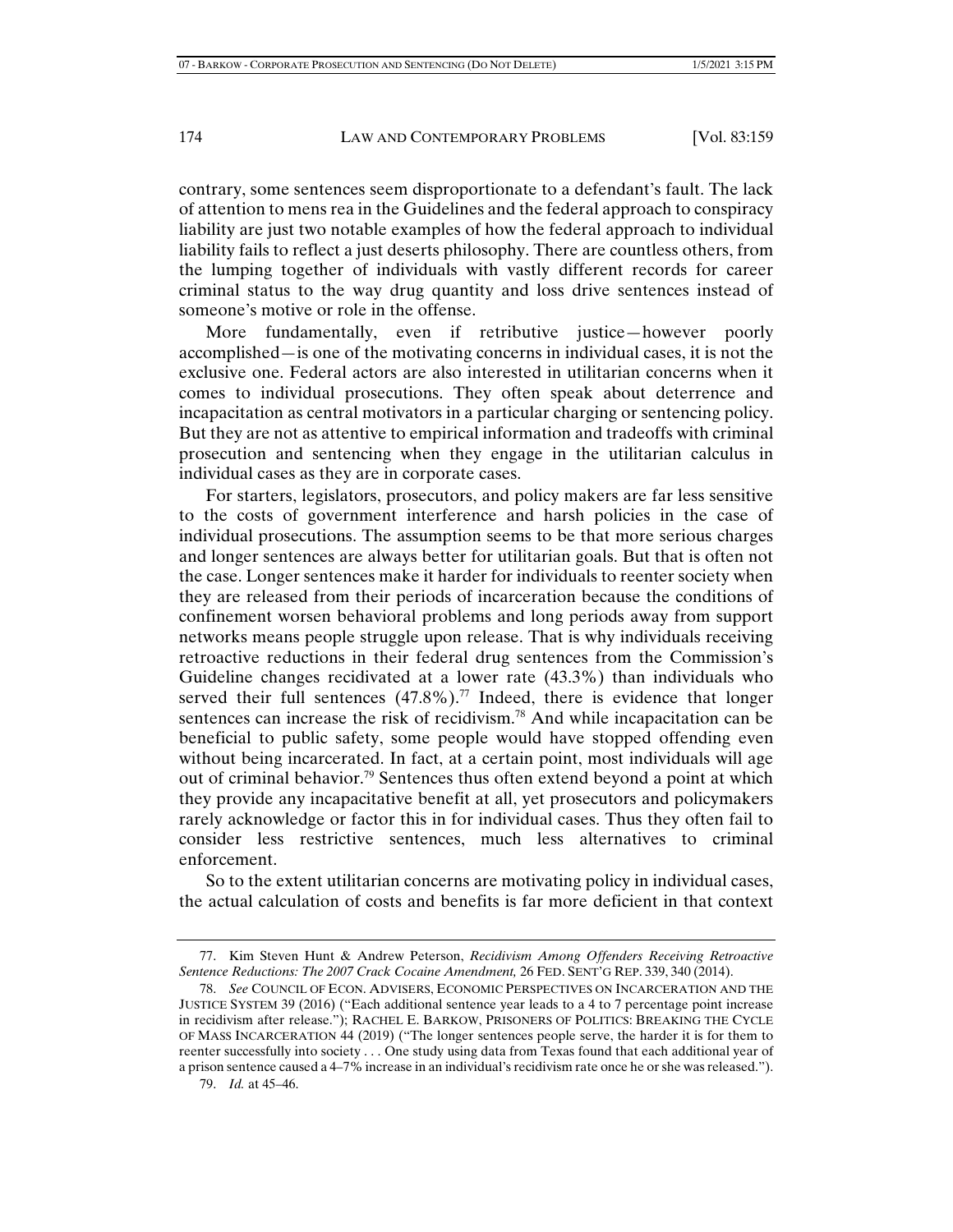than in entity cases because policy makers seem to see only benefits to government interference and longer sentences and not the tradeoffs that have become obvious in the corporate sphere. Consider, for example, the collateral consequences a conviction has on others. In the corporate context, the DOJ is especially concerned with the effect a criminal charge will have on third parties. A policy of charging a corporation with any crime, much less the most serious one, would often mean making many corporations go out of business because in certain industries companies would be debarred if convicted.<sup>80</sup> The DOJ has resisted this approach because of its concern with the consequences of that outcome for third parties, so it adopted a more nuanced approach where often no charges are brought at all.

But as Sara Sun Beale has persuasively argued, individual defendants also face collateral consequences as a result of criminal convictions, and the effects of a criminal charge on third parties in individual cases can be equally devastating if not more so.<sup>81</sup> "[I]nnocent parties harmed by the punishment of individual defendants are often less able to protect their assets than the shareholders, who have no liability beyond their investment in the shares of the corporation.<sup>882</sup> Beale thus argues that prosecutors should evaluate these effects on a case-bycase basis in both contexts to help them determine whether to bring charges.<sup>83</sup>

If prosecutors were more sensitive to third-party effects in individual cases, they would see the enormous consequences of incarceration, "ranging from lost wages from the incarcerated individual to the costs of prison visits and calls, which can be crushing for families already living on the edge of subsistence."<sup>84</sup> In more than two-thirds of criminal cases, incarceration is so destabilizing to a family's finances that it leads them to struggle to meet basic needs like food and housing.<sup>85</sup> Children bear the harshest consequences of incarceration. Having an incarcerated parent makes them far more likely to suffer from behavioral problems and to struggle academically.<sup>86</sup> This, in turn, creates a greater risk of criminal behavior, with the children of incarcerated parents being more likely to end up incarcerated themselves.<sup>87</sup> The effects of incarceration on families should thus be a paramount concern in charging and sentencing individuals, and yet it is not central to federal policy. Shareholders fair better than children when it comes to considering third-party effects.

- 84. BARKOW, *supra* note 78, at 47.
- 85. *Id.*
- 86*. Id.* at 48.
- 87. *Id.*

 <sup>80.</sup> Sara Sun Beale, *A Response to the Critics of Corporate Criminal Liability*, 46 AM. CRIM. L. REV. 1481, 1501–02 (2009). *But see* Gabriel Markoff, *Arthur Andersen and the Myth of the Corporate Death Penalty: Corporate Criminal Convictions in the Twenty-First Century*, 15 U. PA. J. BUS. L. 797, 836 (2013) ("[T]he 'corporate death penalty' is no more than a bogeyman.").

 <sup>81.</sup> Beale, *supra* note 80, at 1503.

 <sup>82.</sup> *Id.* at 1486.

 <sup>83.</sup> *Id.* at 1503.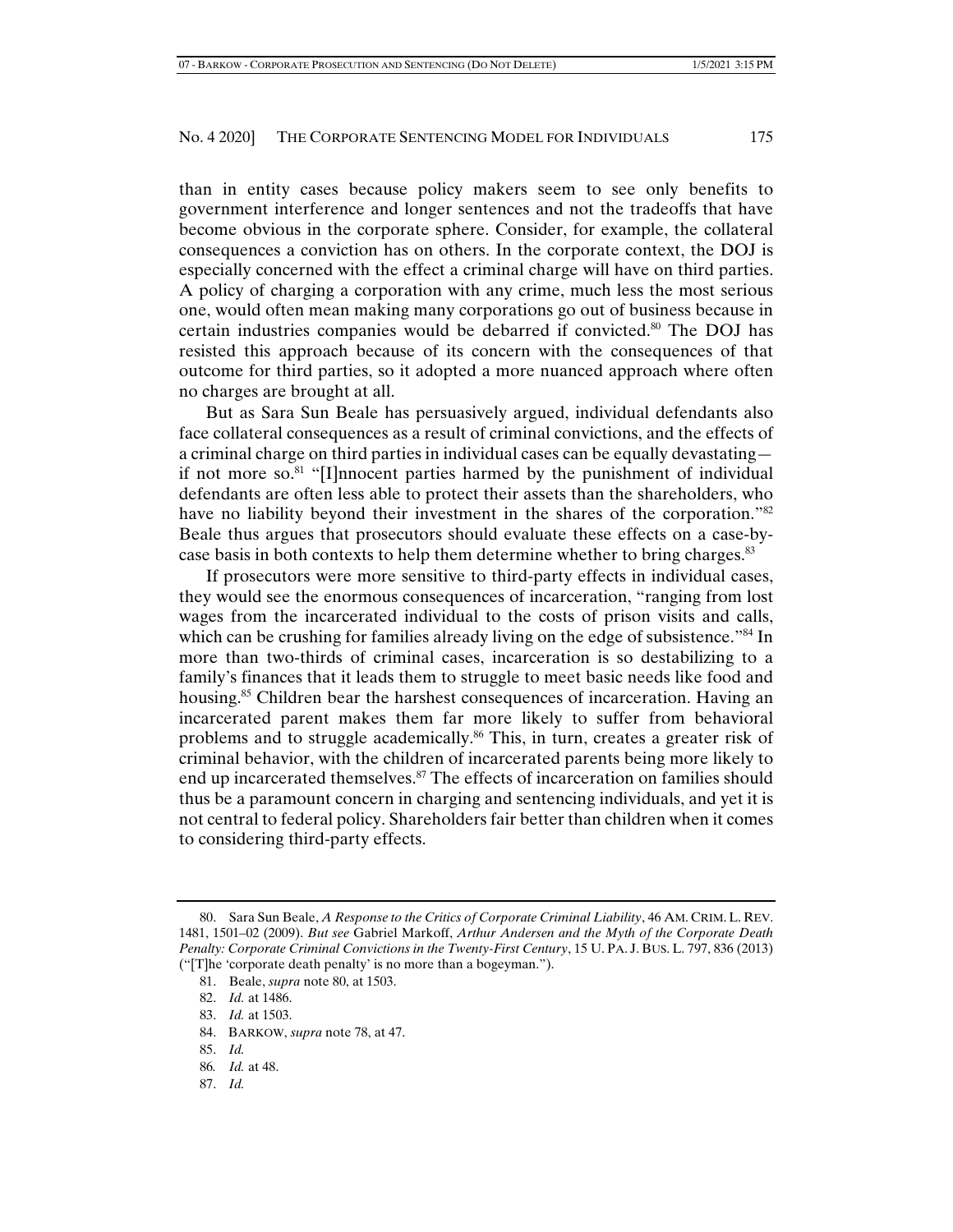Perhaps the DOJ is more willing to consider third party collateral consequences in the corporate context than the individual context because the harm to third parties from corporate prosecutions is more easily quantified. The end of a company and the financial loss it brings can literally be measured in dollars. In contrast, while an individual prosecution can also bring about financial losses to the loved ones of an incarcerated family member, other aspects of third party loss—such as the effects of incarceration on children and their own prospects for future offending or negative effects on communities<sup>88</sup>—might be less tangible to prosecutors and thus more easily ignored. But one should not mistake ease of administration and measurement for accuracy. Not counting third party costs in the case of individual prosecutions can have a devastating impact—financial and otherwise. Indeed, from a public safety perspective, which is the paramount utilitarian concern in this case of criminal enforcement, the effects of prosecuting an individual may have large ripple effects on others that create a public safety risk.

Federal actors also fail to focus on the many collateral consequences that the defendant faces in individual cases. In the context of corporate prosecutions, the Guidelines and DOJ policy emphasize that other consequences—such as civil fines or the risk of debarment—should be factors in assessing the appropriate criminal response, with the assumption that a criminal punishment should be reduced in light of other penalties being imposed. But in individual cases, there is a lack of attention to the ways in which a criminal conviction brings a devastating array of collateral consequences for the defendant. These can include the loss of public housing, federal welfare benefits, a driver's license, and other necessary occupational licenses.<sup>89</sup> In some cases, a conviction can mean a lifetime on a sex offender registry.<sup>90</sup> But neither DOJ policy nor the Guidelines sees these collateral consequences as requiring mitigation through the federal government's criminal response. These other consequences are viewed as additions to whatever punishment follows from seeking the most serious, readily provable offense.

Again, the philosophy when it comes to individuals seems to be that the more onerous the consequences, the better. Indeed, one can see this in the government's approach to whether a case should be brought federally as opposed to being left to the states. The DOJ's U.S. Attorneys' Manual notes that "the ultimate measure of the potential for effective prosecution in another jurisdiction is the sentence, or other consequence, that is likely to be imposed if the person is convicted."91 A paramount consideration for bringing a case federally is thus a concern that a state punishment might not be sufficiently harsh.<sup>92</sup>

 <sup>88.</sup> *Id.* at 90.

<sup>89</sup>*. Id.*

 <sup>90.</sup> *Id.* at 93–95.

 <sup>91.</sup> U.S. Dept. of Just., Just. Manual § 9-27.240 (2018).

 <sup>92.</sup> Rachel E. Barkow, *Federalism and Criminal Law: What the Feds Can Learn from the States*, 109 MICH. L. REV. 519, 574–76 (2011).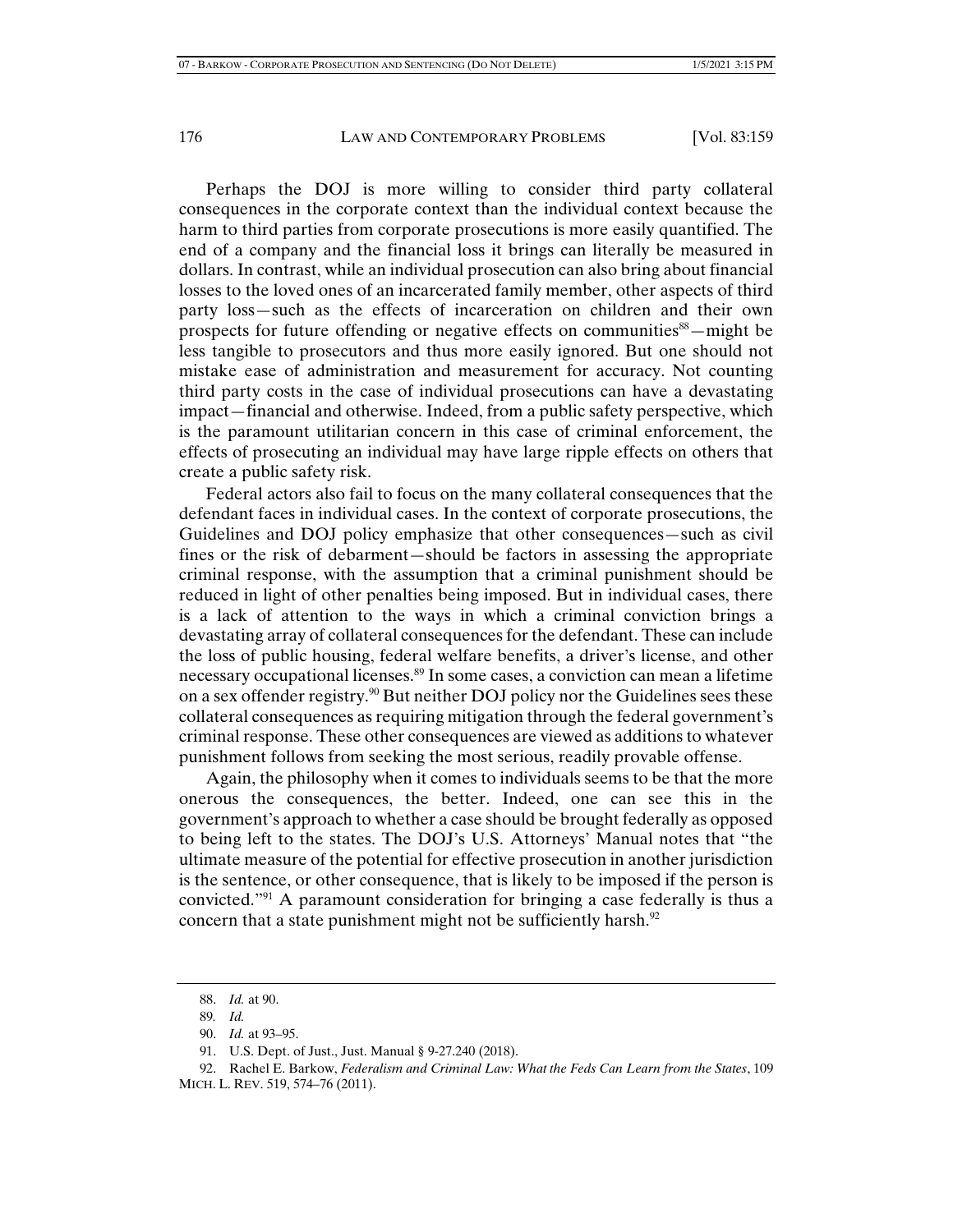Perhaps the DOJ and the Commission take a different view of punishment in corporate cases because of a greater faith in the government's ability to reform companies through other means and a more pessimistic take on what besides incarceration and harsh consequences can do that for individuals. The Commission's Organizational Guidelines place great weight on compliance programs because of a view that compliance programs can make a real difference in the risk of reoffending. The DOJ is likewise willing to offer charging concessions and to use NPAs and DPAs in exchange for changes to corporate behavior because it seems confident in its ability to regulate company behavior and governance for improved outcomes.<sup>93</sup> These requirements are often quite intrusive into company practices, ordering entities to shut down lines of business or change personnel. $94$  Yet there is little evidence to back up the view that compliance and the conditions imposed by the government in NPAs and DPAs are actually working to deter crime.<sup>95</sup> Indeed, even companies are not sure whether the compliance programs they have in place are effective.<sup>96</sup> If a company's compliance expert is not sure what works, "there are very good reasons to suppose that generalist prosecutors who are not embedded in the dayto-day operation of the subject firm" don't know, either.<sup>97</sup> And the DOJ itself admits that there is a lack of empirical basis for how it evaluates compliance.<sup>98</sup> So the evidence does not back up a theory that rests on the government's greater confidence in entity cases to address underlying conditions that promote criminality.

 <sup>93.</sup> *See* Barkow, *supra* note 75, at 185–97. For criticisms of DOJ's ability to do this, see, for example, Jennifer Arlen, *Removing Prosecutors from the Boardroom: Limiting Prosecutorial Discretion to Impose Structural Reforms*, *in* PROSECUTORS IN THE BOARDROOM: USING CRIMINAL LAW TO REGULATE CORPORATE CONDUCT, *supra* note 75, at 62; Jennifer Arlen & Marcel Kahan, *Corporate Governance Regulation Through Non-Prosecution*, 84 U. CHI. L. REV. 323 (2017); Sean J. Griffith, *Corporate Governance in an Era of Compliance*, 57 WM. & MARY L. REV. 2075 (2016).

 <sup>94.</sup> Baer, *supra* note 75, at 2 (noting that these agreements "may require any number of commitments including the payment of fines, oversight by monitors, compliance and governance changes, and promises to alter or disband certain operational practices").

 <sup>95.</sup> *See, e.g.*, Cristie Ford & David Hess, *Can Corporate Monitorships Improve Corporate Compliance?*, 34 J. CORP. L. 679, 681 (2009).

 <sup>96.</sup> *See generally* Chen & Soltes, *supra* note 44 (noting that, of the 70% of companies with compliance programs that attempt to measure them their effectiveness, only 20% are "confident" or "very confident" that they are using the right metrics); Griffith, *supra* note 57, at 2105–06 (citing one study in which only fifty-two percent of compliance officers stated they were "confident" or "very confident" that they were using metric that "gave them a true sense of the effectiveness of the compliance function" and quoting one compliance officer as saying, "[w]e just don't know if it works").

 <sup>97.</sup> Griffith, *supra* note 57, at 2128; *see also* Miriam H. Baer, *Organizational Liability and the Tension Between Corporate and Criminal Law*, 19 J.L. & POL'Y 1, 10 (2010) (noting the government's attempt at rehabilitating companies is often nothing more than "the implementation of questionable governance provisions").

 <sup>98.</sup> *See* BARKOW, *supra* note 78, at 109; *see also* Tim Erblich, *Measurement Matters: A Conversation with Ethics Advocate Hui Chen*, ETHISPHERE INST. (2017), https://magazine.ethisphere.com/ chen q42017/ [https://perma.cc/2QRF-GBCB] (where DOJ's former Compliance Counsel notes companies should be doing better at measuring "everything" from the effectiveness of training to the usage of whistleblower mechanisms).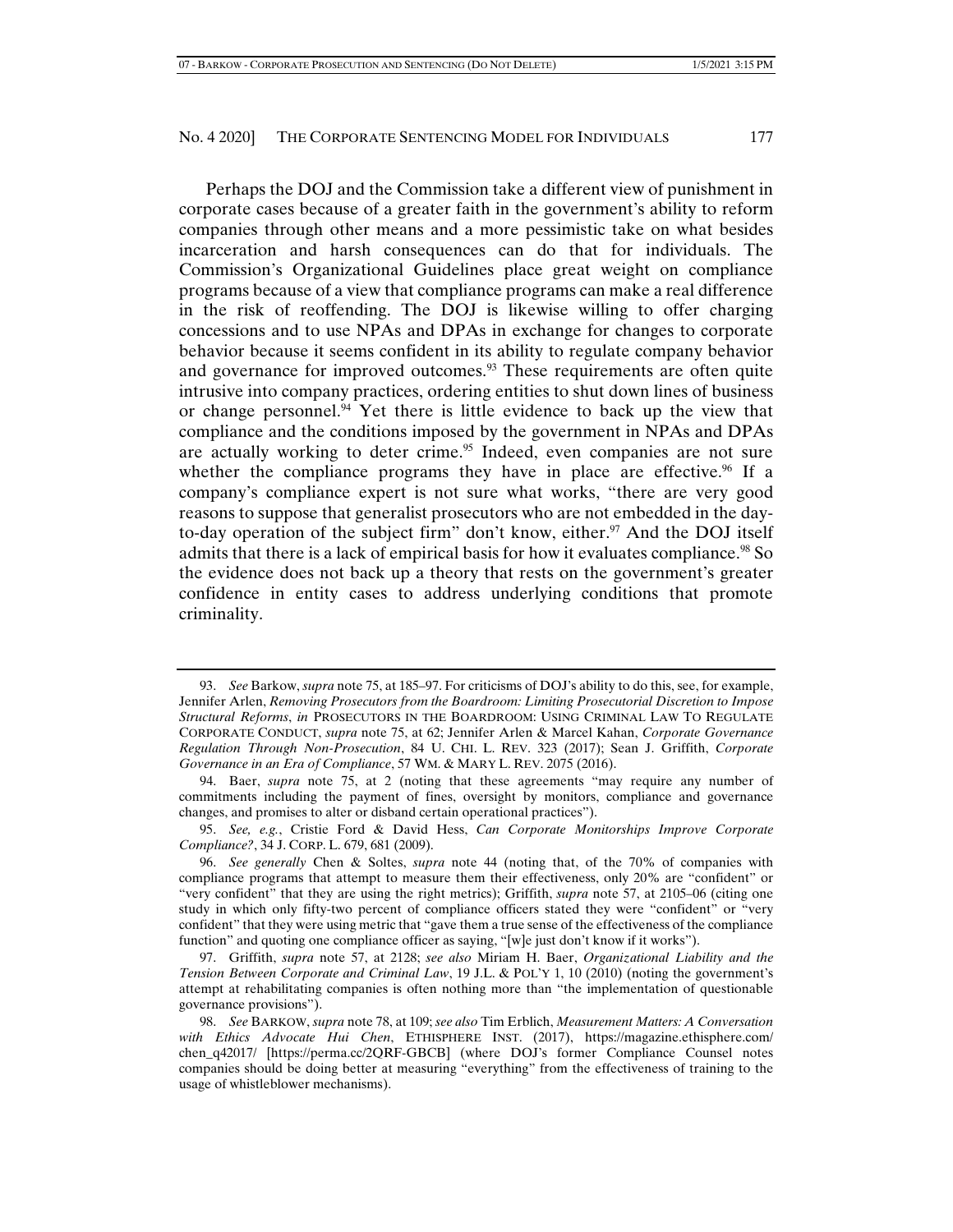Perhaps instead the government sees that there are costs to pursuing criminal charges in entity cases that make it more willing to see what else might work even if it has to proceed with incomplete information. The legacy of Arthur Andersen looms large in the corporate arena. There was enormous political pushback after Andersen's collapse, and when the DOJ has gone too far in the corporate sphere, powerful interests lobby against it. In contrast, there is little political fallout when the government is too harsh in individual cases. The pushback in individual cases is largely only present when there is too much leniency. The media focuses on those cases where someone is treated too leniently, and it sets off massive public resistance. But rarely does it report on cases where an individual is sentenced too harshly.<sup>99</sup> Similarly, whereas those third parties harmed by corporate prosecutions often include shareholders and employees who are well positioned to lobby for change, the third parties harmed by excessive individual prosecutions—family members and people in disproportionately poor communities—often lack the resources and organization to get attention to these issues because they are instead focused on more basic needs to survive.

The finances in the two areas also differ and may account for the variation. The government can force companies to pay for compliance, whereas the large mass of indigent defendants cannot finance alternatives to incarceration. This means the state has to make those investments, and it seems more willing to stick with prisons than invest in other options, even if those options are more costeffective, because of the politics that favor superficially tougher approaches.

There is yet another possible difference in the two spheres. The idea of compliance is grounded in the notion that cultural change at companies is possible. Key government decision makers seem to believe this is true. But they seem far more skeptical that individuals can change or in the government's ability to intervene through mechanisms other than incarceration to get them on a path to better outcomes. To be sure, we are now seeing some alternative models in federal courts around the country where individuals are diverted to drug or other treatment programs instead of being charged criminally.100 But these are the rare exception rather than the dominant approach, and they are reserved for the lowest-level offenses. In contrast, alternatives to criminal prosecution—whether through no involvement by criminal prosecutors at all or through the use of NPAs and DPAs so no charges ultimately get brought—are widely sought for entities and they are used even in cases of serious and widespread misconduct.<sup>101</sup>

 <sup>99.</sup> *See* BARKOW, *supra* note 78, at 105–24.

 <sup>100.</sup> *See, e.g.*, U.S. SENT'G COMM'N, FEDERAL ALTERNATIVE-TO-INCARCERATION COURT PROGRAMS (2017), https://www.ussc.gov/sites/default/files/pdf/research-and-publications/researchpublications/2017/20170928\_alternatives.pdf [https://perma.cc/45HG-NPGN]. DOJ policy also allows prosecutors to consider alternatives to prosecution, including pre-trial diversion. Dept. of Just., Just. Manual, § 9-27.250 (2018).

 <sup>101.</sup> For an excellent overview, *see generally* GARRETT, *supra* note 71.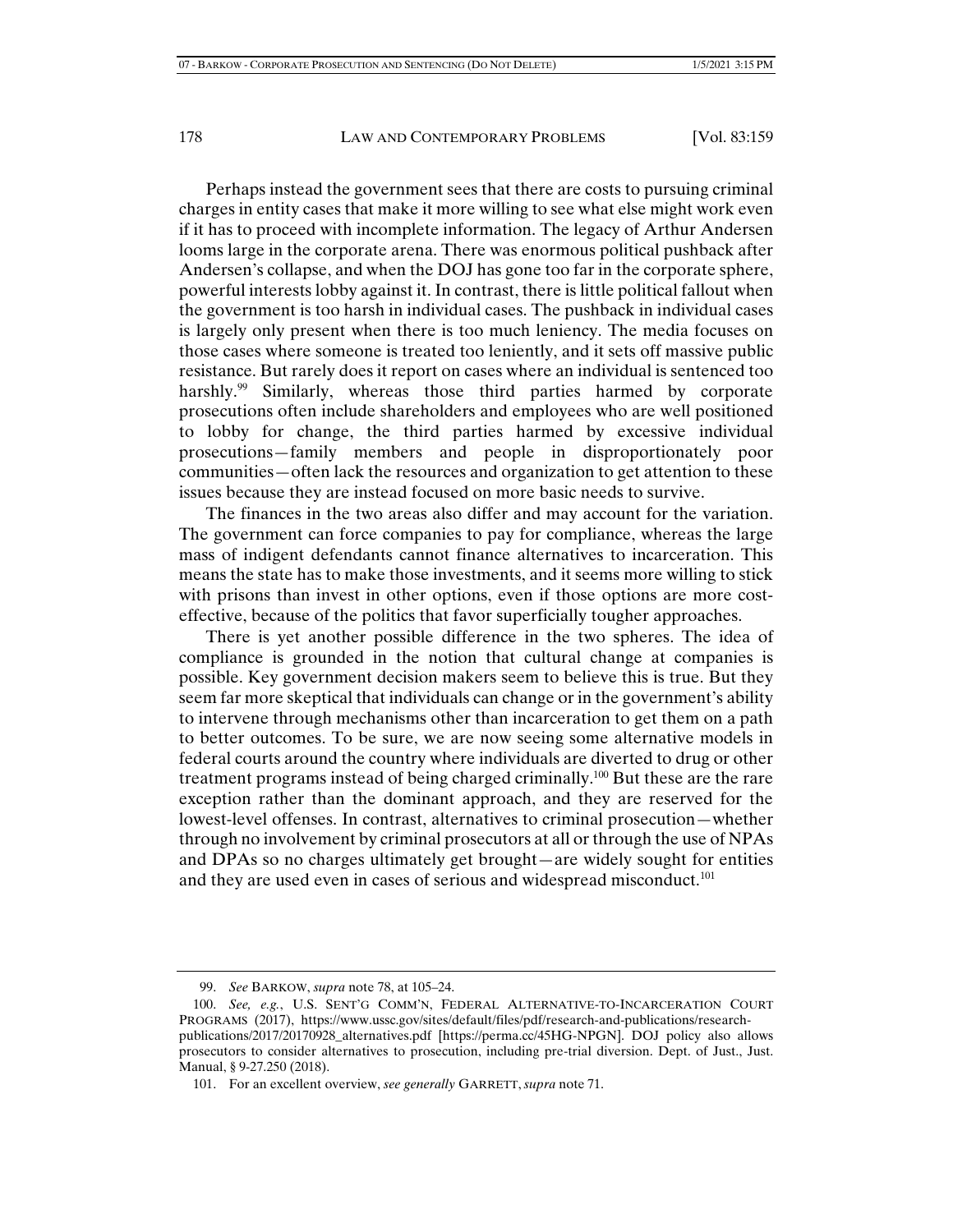#### V

## CONCLUSION: USING CORPORATE CHARGING AND SENTENCING AS A MODEL

While the DOJ and the Commission may not yet see the value of applying their approach to corporations in cases involving individuals as well, the approach they take in corporate cases is, in fact, a helpful model for individual cases. As Judge Emmet Sullivan has noted, "people are no less prone to rehabilitation than corporations . . . [a]nd society is harmed at least as much by the devastating effect that felony convictions have on the lives of its citizens as it is by the effect of criminal convictions on corporations."102 There should be more flexibility in how individuals are assessed instead of reflexively assuming the most serious charge is the appropriate one. Individual culpability should be a central inquiry, as should the prospect of rehabilitation. Just as in corporate cases, seeking criminal charges and punishment in individual cases has real costs that should be considered. Longer sentences can lead to recidivism and harm public safety. Incarceration can have devastating effects on families and third parties. Collateral consequences of convictions for individuals should be weighed when thinking about the right punishment for an individual. Taking into account these factors will lead to charges and sentences that are better calibrated to improve public safety—the ultimate utilitarian goal.

There is no reason the approach to corporate prosecutions and sentencing cannot work in individual cases. The solutions here are all within the existing framework of DOJ and Guideline policy and just require taking the approach currently used for entities and seeing its virtue in individual cases as well.<sup>103</sup> There just has not been the will to do so, perhaps because key federal policy makers have been blind to the downsides of their approach in individual cases and have not faced political pushback for the status quo. In contrast, wealthy and powerful corporate actors have lobbied hard for more careful treatment when it comes to pursuing entities. One cannot deny the big difference in the politics of the two settings. But where the federal government has been forced to confront the costs of criminal prosecution and the harm it can bring because of corporate lobbying for a closer look, it has opted for a more a nuanced framework. The key is to get those concerned with individuals to ask prosecutors and the Commission to learn from their own practices in corporate cases and see that there is a better model.

It will likely take grassroots efforts to bring about this change. In particular, it would require a change in the leadership at the DOJ and the Commission to recognize this as a needed shift worth making. That means the president needs to rethink who gets appointed to critical positions at the DOJ and in spots on the Commission. As candidates for the presidency on the left and right have started

 103. For a broader set of reforms modeled on an approach to economic crime, see Brown, *supra* note 3, at 1345–57, arguing for community policing, drug treatment courts, and restorative justice models.

 <sup>102.</sup> *See* United States v. Saena Tech Corp., 140 F. Supp. 3d 11, 46 (D.D.C. 2015).